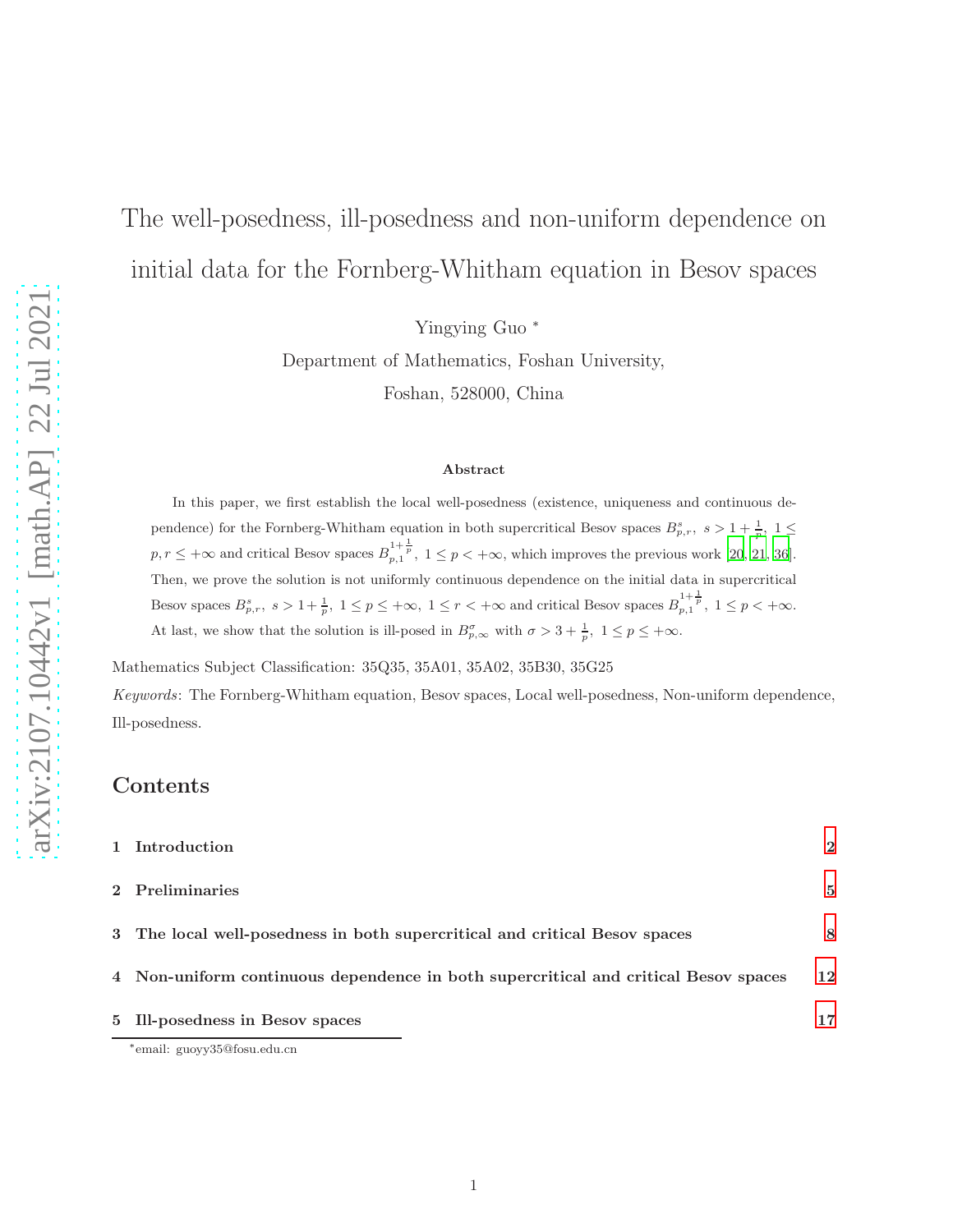### <span id="page-1-0"></span>1 Introduction

In this paper, we consider the Cauchy problem for the following Fornberg-Whitham (FW) equation

$$
\begin{cases}\nu_{xxt} - u_t + \frac{9}{2}u_x u_{xx} + \frac{3}{2}u u_{xxx} - \frac{3}{2}u u_x + u_x = 0, \quad t > 0, \ x \in \mathbb{R}, \\
u(0, x) = u_0(x), \quad x \in \mathbb{R},\n\end{cases}
$$
\n(1.1)

which was proposed by Whitham and Fornberg [\[13\]](#page-20-0) as a model for breaking waves. Note that  $(1-\partial_{xx})^{-1}f =$  $p*f$  for any  $f \in L^2$ , where  $*$  denote the convolution and  $p(x) = \frac{1}{2}e^{-|x|}$ . We can rewrite Eq. [\(1.1\)](#page-1-1) in non-local form

$$
\begin{cases}\n u_t + \frac{3}{2}uu_x = (1 - \partial_{xx})^{-1}\partial_x u = \partial_x p * u, & t > 0, \ x \in \mathbb{R}, \\
 u(0, x) = u_0(x), & x \in \mathbb{R}.\n\end{cases}
$$
\n(1.2)

In this form, the FW equation was compared with the famous Korteweg–de Vries (KdV) equation [\[23](#page-21-2)]

<span id="page-1-2"></span><span id="page-1-1"></span>
$$
u_t + 6uu_x = -\partial_{xxx}u
$$

and the classical Camassa-Holm (CH) equation [\[4,](#page-20-1) [9\]](#page-20-2)

$$
u_t + uu_x = -\partial_x (1 - \partial_{xx})^{-1} \left( u^2 + \frac{1}{2} u_x^2 \right).
$$

The KdV equation admits solitons or solitary traveling wave solutions which maintain a constant shape and move at constant velocity. Indeed, the solitary wave solutions of the KdV equation in the non-periodic case are shown as

$$
u(t,x) = \frac{c}{2}\mathrm{sech}^2\bigg(\frac{\sqrt{c}}{2}(x-ct)\bigg),\,
$$

where the constant  $c$  is the wave speed. Unfortunately, the KdV equation did not have the property of wave breaking. Furthermore, it did not produce solitary waves of greatest height with a sharp peaked crest which are now called peakons.

In 1993, Camassa and Holm [\[4\]](#page-20-1) found an integrable shallow water equation with peakon (peaked solitons) solutions which are solitons with discontinuous first derivative. The simplest one in the non-periodic case is of the form

$$
u(t,x) = ce^{-|x-ct|},
$$

where  $c$  is a positive constant. The local well-posedness and local ill-posedness of the Cauchy problem for the CH equation in Sobolev spaces and Besov spaces have been investigated in [\[8,](#page-20-3) [11,](#page-20-4) [12,](#page-20-5) [14,](#page-20-6) [25](#page-21-3), [28](#page-21-4), [29,](#page-21-5) [34](#page-22-1)]. Moreover, the CH equation has global strong solutions, blow-up strong solutions, global weak solutions, global conservative weak solutions and dissipative weaak solutions, see  $\left[2, 3, 5-8, 10, 19, 28, 33\right]$  $\left[2, 3, 5-8, 10, 19, 28, 33\right]$  $\left[2, 3, 5-8, 10, 19, 28, 33\right]$  $\left[2, 3, 5-8, 10, 19, 28, 33\right]$  $\left[2, 3, 5-8, 10, 19, 28, 33\right]$  $\left[2, 3, 5-8, 10, 19, 28, 33\right]$  $\left[2, 3, 5-8, 10, 19, 28, 33\right]$  $\left[2, 3, 5-8, 10, 19, 28, 33\right]$  $\left[2, 3, 5-8, 10, 19, 28, 33\right]$ . Further, the non-uniform continuity of the CH equation in Sobolev spaces and Besov spaces has been studied in many papers, see [\[16](#page-20-11)[–18,](#page-21-7) [24,](#page-21-8) [26\]](#page-21-9).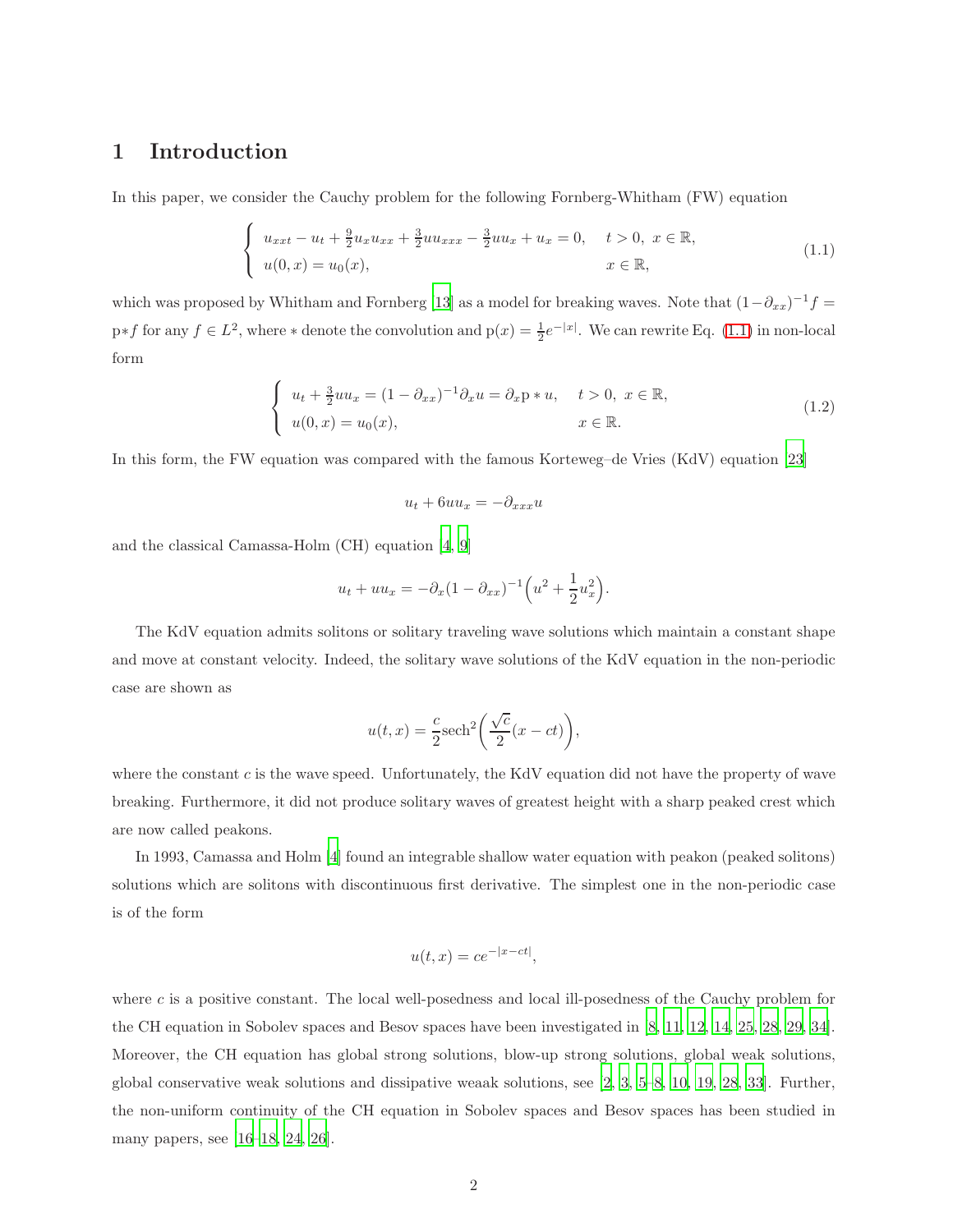It is interesting that the FW equation does not only admit solitary traveling wave solutions like the KdV equation, but also possess peakon solutions (or peaked traveling wave solutions) as the CH equation which are of the form

$$
u(t,x) = \frac{8}{9}e^{-\frac{1}{2}|x-\frac{4}{3}t|},
$$

which were first found in [\[13\]](#page-20-0). A classification of other traveling wave solutions of the FW equation was presented by Yin, Tian and Fan [\[35](#page-22-3)]. It's worth noting that the KdV equation and CH equation are integrable, and they possess infinitely many conserved quantities, an infinite hierarchy of quasi-local symmetries, a Lax pair and a bi-Hamiltonian structure. However, the FW equation is not integrable and the only useful conservation law we know so far is  $||u||_{L^2}$ . Therefore, the analysis of the FW equation would be somewhat more difficult.

Recently, the local well-posedness for [\(1.2\)](#page-1-2) in Sobolev spaces  $H^s$ ,  $s > \frac{3}{2}$  and Besov spaces  $B^s_{2,r}$ ,  $s >$  $\frac{3}{2}$ ,  $1 < r < +\infty$  or  $s \geq \frac{3}{2}$ ,  $r = 1$  were established in [\[20](#page-21-0), [21\]](#page-21-1). They also proved that the data-to-solution map is not uniformly continuous but Hölder continuous in some given topology. Furthermore, a blowup criterion for solutions was given. Later, Haziot [\[15](#page-20-12)], Hörmann [\[22](#page-21-10)], Wei [\[30](#page-21-11), [31\]](#page-21-12) and Wu et al [\[32](#page-22-4)] sharpened this blowup criterion and presented the sufficient conditions about the initial data to guarantee wave-breaking in finite time for the FW equation on the line and on the circle.

However, the local well-posedness for [\(1.2\)](#page-1-2) in Besov space  $B_{p,r}^s$ ,  $s > 1 + \frac{1}{p}$ ,  $1 \le p$ ,  $r \le +\infty$  or  $s = 1 + \frac{1}{p}, \ 1 \le p < +\infty, \ r = 1$  has not been studied. The non-uniform dependence on initial data for [\(1.2\)](#page-1-2) in  $B_{p,r}^s$ ,  $s > 1 + \frac{1}{p}$ ,  $1 \le p \le +\infty$ ,  $1 \le r < +\infty$  or  $s = 1 + \frac{1}{p}$ ,  $1 \le p < +\infty$ ,  $r = 1$  and local ill-posedness for [\(1.2\)](#page-1-2) in  $B_{p,\infty}^s$ ,  $s > 1 + \frac{1}{p}$ ,  $1 \le p \le +\infty$  have also not been investigated yet. In the paper, following the idea of [\[24,](#page-21-8) [26,](#page-21-9) [34](#page-22-1)], we aim to study the local well-posedness, local ill-posedness and non-uniform dependence on initial data for [\(1.2\)](#page-1-2) in Besov spaces.

our main results are stated as follows.

<span id="page-2-0"></span>**Theorem 1.1.** Let  $s \in \mathbb{R}$ ,  $1 \leq p$ ,  $r \leq \infty$  and let  $(s, p, r)$  satisfy the condition

$$
s > 1 + \frac{1}{p}, \ 1 \le p, \ r \le +\infty \quad or \quad s = 1 + \frac{1}{p}, \ 1 \le p < +\infty, \ r = 1.
$$
 (1.3)

*Assume*  $u_0 \in B_{p,r}^s$ . Then, there exists a  $T > 0$  such that [\(1.2\)](#page-1-2) has a unique solution u in  $E_{p,r}^s(T)$  with the *initial data*  $u_0$  *and the map*  $u_0 \mapsto u$  *is continuous from any bounded subset of*  $B^s_{p,r}$  *into*  $E^s_{p,r}(T)$ *. Moreover, for all*  $t \in [0, T]$ *, we have* 

$$
||u(t)||_{B_{p,r}^s} \le C||u_0||_{B_{p,r}^s}.
$$
\n(1.4)

**Remark 1.2.** Our result covers the well-posedness results in [\[20](#page-21-0), [21\]](#page-21-1). In fact, when  $p = r = 2$ , this *corresponds to the Sobolev space*  $H^s$  *where well-posedness has been shown by Yin* [\[36\]](#page-22-0) *by applying Kato's*  $s$ *emigroup approach.* Well-posedness in Sobolev spaces  $H^s$  for  $s > \frac{3}{2}$  was also shown by Holmes [\[21](#page-21-1)] where *he utilized a Galerkin type approximation argument. When*  $p = 2$  and  $s > \frac{3}{2}$ ,  $1 < r < \infty$  or  $s \geq \frac{3}{2}$ ,  $r = 1$ ,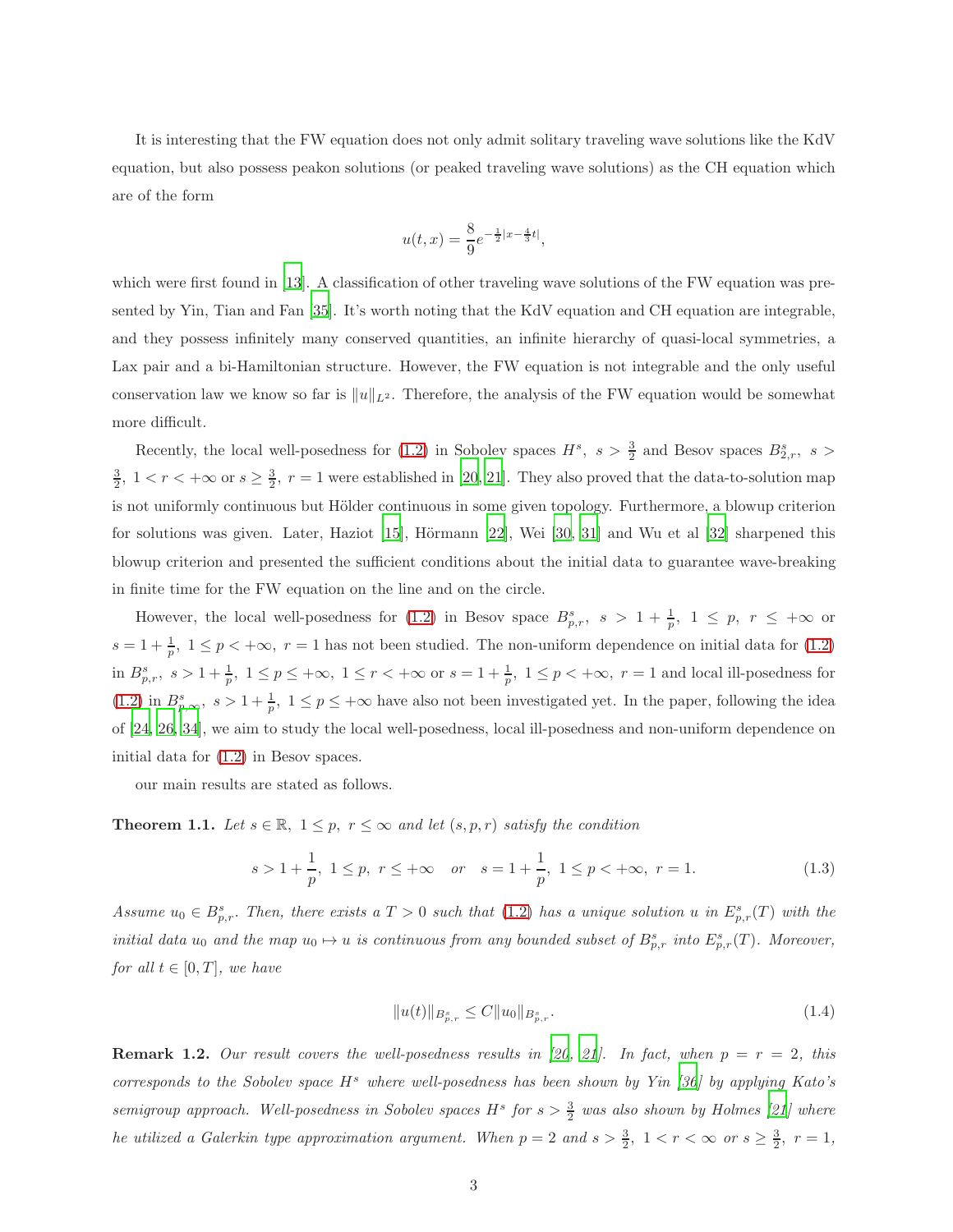this corresponds to the Besov space  $B_{2,r}^s$  where well-posedness has been shown by Holmes and Thompson *[\[20](#page-21-0)] by using some standard a priori estimates for linear transport equations.*

From our well-posedness result, we are also able to demonstrate that the dependence on the initial data in Besov space  $B_{p,r}^s$  with  $s > 1 + \frac{1}{p}$ ,  $1 \le p \le +\infty$ ,  $1 \le r < +\infty$  or  $s = 1 + \frac{1}{p}$ ,  $1 \le p < +\infty$ ,  $r = 1$  is sharp, as summarized in the following theorem.

<span id="page-3-2"></span>**Theorem 1.3.** Let  $s \in \mathbb{R}$ ,  $1 \leq p$ ,  $r \leq \infty$  and let  $(s, p, r)$  satisfy the condition

<span id="page-3-1"></span>
$$
s > 1 + \frac{1}{p}, \ 1 \le p \le +\infty, \ 1 \le r < +\infty \quad or \quad s = 1 + \frac{1}{p}, \ 1 \le p < +\infty, \ r = 1.
$$
 (1.5)

*Then the solution map of problem* [\(1.2\)](#page-1-2) *is not uniformly continuous from any bounded subset in*  $B_{p,r}^s$  *into*  $C([0,T]; B_{p,r}^s)$ . More precisely, there exists two sequences of solutions  $u^n$  and  $w^n$  with the initial data  $u_0^n = w_0^n + v_0^n$  and  $w_0^n$  such that

$$
\|\mathbf{w}_0^n\|_{B_{p,r}^s}\lesssim 1\qquad and \qquad \lim_{n\to\infty}\|\mathbf{v}_0^n\|_{B_{p,r}^s}=0,
$$

*but*

$$
\liminf_{n \to \infty} \left\| u^n - \mathbf{w}^n \right\|_{B^s_{p,r}} \gtrsim t, \qquad \forall \ t \in [0, T_0],
$$

*with small time*  $T_0 \leq T$ *.* 

Remark 1.4. *For the non-uniform denpendence of the solutions to* [\(1.2\)](#page-1-2) *in Besov spaces, the key argument is to construct the initial data.*

Thanks to Theorem [1.1,](#page-2-0) for  $r = +\infty$ , the solution map of [\(1.2\)](#page-1-2) is weak continuous with respect to the initial data  $u_0 \in B_{p,\infty}^s$  with  $s > 1 + \frac{1}{p}$ ,  $1 \le p \le +\infty$ . In fact, the data-to-solution map of [\(1.2\)](#page-1-2) is not continuous, i.e. the Cauchy problem of the FW equation [\(1.2\)](#page-1-2) is ill-posed in  $B_{p,\infty}^{\sigma}$  with  $\sigma > 3 + \frac{1}{p}$ ,  $1 \le p \le$  $+\infty$ , which is achieved in the following theorem.

<span id="page-3-0"></span>**Theorem 1.5.** Let  $\sigma > 3 + \frac{1}{p}$  with  $1 \le p \le \infty$ . There exists a initial data  $u_0 \in B^{\sigma}_{p,\infty}$  and a positive constant  $\varepsilon_0$  *such that the data-to-solution map*  $u_0 \mapsto u(t)$  *of* [\(1.2\)](#page-1-2) *satisfies* 

$$
\limsup_{t\to 0^+} \|u(t)-u_0\|_{B^\sigma_{p,\infty}}\geq \varepsilon_0.
$$

**Remark 1.6.** *Theorem* [1.5](#page-3-0) demonstrates the ill-posedness of the FW equation in  $B_{p,\infty}^{\sigma}$ . More precisely, *there exists a*  $u_0 \in B_{p,\infty}^{\sigma}$  *such that the corresponding solution to the FW equation that starts from*  $u_0$  *does* not converge back to  $u_0$  in the sense of  $B^{\sigma}_{p,\infty}$ -norm as time goes to zero. Our key argument is to construct  $a$  *initial* data  $u_0$ .

Our paper unfolds as follows. In the second section, we introduce some preliminaries which will be used in this sequel. In the third section, we establish the local well-posedness and continuous dependness of [\(1.2\)](#page-1-2) in  $B_{p,r}^s$  with  $s > 1 + \frac{1}{p}$ ,  $1 \le p$ ,  $r \le +\infty$  or  $s = 1 + \frac{1}{p}$ ,  $1 \le p < +\infty$ ,  $r = 1$ . In the fourth section, we give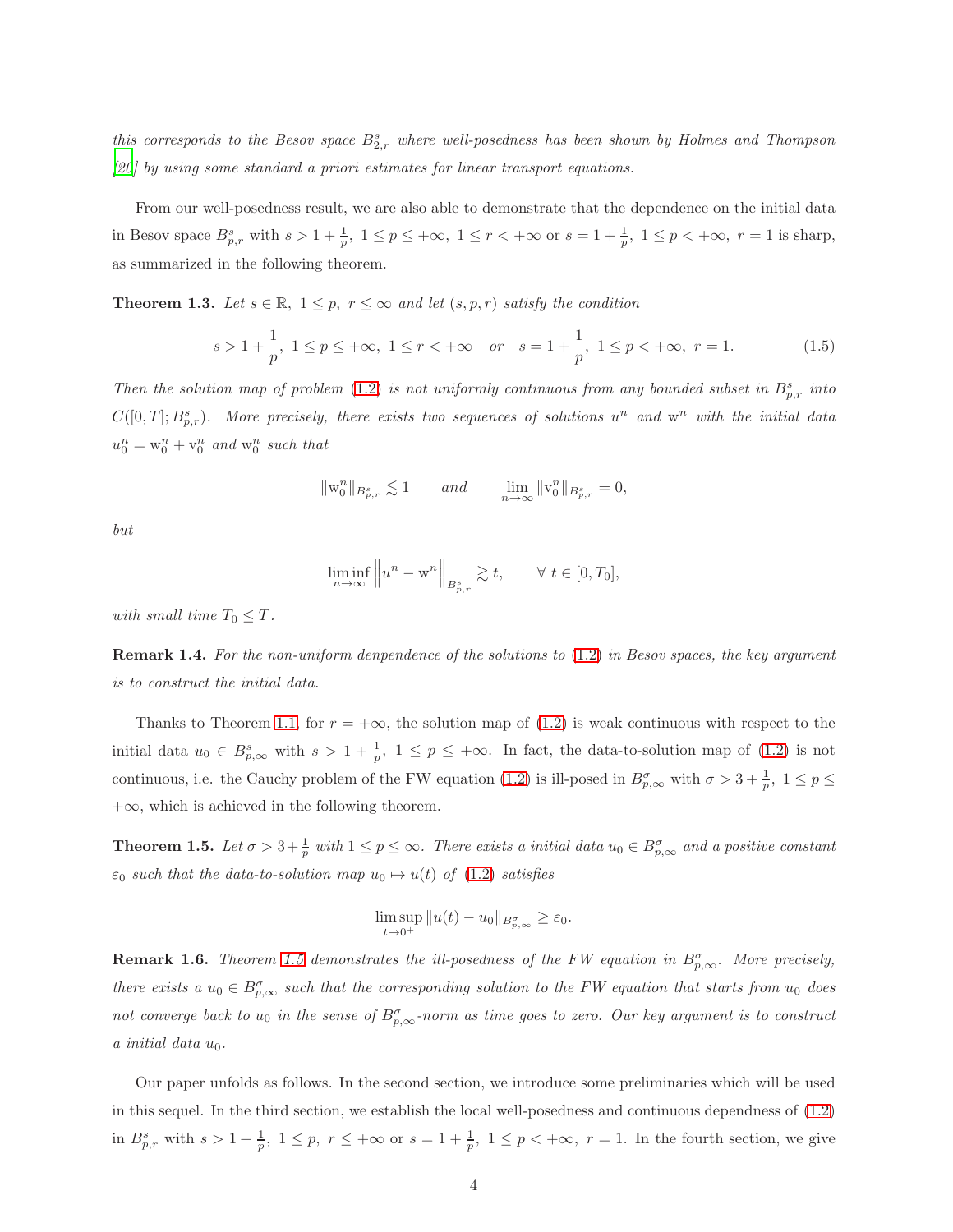the non-uniform dependence on initial data for [\(1.2\)](#page-1-2) in  $B_{p,r}^s$  with  $s > 1 + \frac{1}{p}$ ,  $1 \le p \le +\infty$ ,  $1 \le r < +\infty$ or  $s = 1 + \frac{1}{p}$ ,  $1 \le p < +\infty$ ,  $r = 1$ . In the last section, by constructing a initial data  $u_0 \in B^{\sigma}_{p,\infty}$  with  $\sigma > 3 + \frac{1}{p}$ ,  $1 \le p \le +\infty$ , we prove that the corresponding solution to [\(1.2\)](#page-1-2) starting from  $u_0$  is discontinuous at  $t = 0$  in the norm of  $B_{p,\infty}^{\sigma}$ , which implies the ill-posedness for  $(1.2)$  in  $B_{p,\infty}^{\sigma}$ .

**Notation.** In the following, given a Banach space X, we denote its norm by  $\|\cdot\|_X$ . For  $I \subset \mathbb{R}$ , we denote by  $C(I; X)$  the set of continuous functions on I with values in X. Sometimes we will denote  $L^q(0,T; X)$  by  $L^q_T X$ .

## <span id="page-4-0"></span>2 Preliminaries

In this section, we first introduce the Bernstein's inequalities and some properties of the Littlewood-Paley theory and Besov spaces in [\[1](#page-19-0)].

<span id="page-4-1"></span>**Proposition 2.1** (Bernstein's inequalities, See [\[1\]](#page-19-0)). Let  $\mathfrak{B}$  be a ball and  $\mathfrak{C}$  be an annulus. A constant  $C > 0$ *exists such that for all*  $k \in \mathbb{N}$ ,  $1 \leq p \leq q \leq \infty$ *, and any function*  $f \in L^p(\mathbb{R}^d)$ *, we have* 

$$
\text{Supp}\widehat{f} \subset \lambda \mathfrak{B} \Rightarrow \|D^k f\|_{L^q} = \sup_{|\alpha|=k} \|\partial^{\alpha} f\|_{L^q} \leq C^{k+1} \lambda^{k+d(\frac{1}{p}-\frac{1}{q})} \|f\|_{L^p},
$$
  

$$
\text{Supp}\widehat{f} \subset \lambda \mathfrak{C} \Rightarrow C^{-k-1} \lambda^k \|f\|_{L^p} \leq \|D^k f\|_{L^p} \leq C^{k+1} \lambda^k \|f\|_{L^p}.
$$

Let  $\chi : \mathbb{R} \to [0,1]$  be a radical, smooth, and even function which is suppported in  $\mathcal{B} = \{\xi : |\xi| \le \frac{4}{3}\}.$  Let  $\varphi : \mathbb{R} \to [0, 1]$  be a radical, smooth function which is suppported in  $\mathcal{C} = \{\xi : \frac{3}{4} \leq |\xi| \leq \frac{8}{3}\}.$ 

Denote  $\mathcal F$  and  $\mathcal F^{-1}$  by the Fourier transform and the Fourier inverse transform respectively as follows:

$$
\mathcal{F}u(\xi) = \hat{u}(\xi) = \int_{\mathbb{R}^d} e^{-ix\xi} u(x) dx,
$$
  

$$
u(x) = (\mathcal{F}^{-1}\hat{u})(x) = \frac{1}{2\pi} \int_{\mathbb{R}^d} e^{ix\xi} \hat{u}(\xi) d\xi.
$$

For any  $u \in \mathcal{S}'(\mathbb{R}^d)$  and all  $j \in \mathbb{Z}$ , define  $\Delta_j u = 0$  for  $j \le -2$ ;  $\Delta_{-1} u = \mathcal{F}^{-1}(\chi \mathcal{F}u)$ ;  $\Delta_j u =$  $\mathcal{F}^{-1}(\varphi(2^{-j}\cdot)\mathcal{F}u)$  for  $j\geq 0$ ; and  $S_ju=\sum_{i,j}$  $\sum_{j' < j} \Delta_{j'} u.$ 

Let  $s \in \mathbb{R}, 1 \leq p, r \leq \infty$ . We define the nonhomogeneous Besov space  $B^s_{p,r}(\mathbb{R}^d)$ 

$$
B_{p,r}^s = B_{p,r}^s(\mathbb{R}^d) = \left\{ u \in S'(\mathbb{R}^d) : ||u||_{B_{p,r}^s} = ||(2^{js}||\Delta_j u||_{L^p})_j||_{l^r(\mathbb{Z})} < \infty \right\}.
$$

The corresponding nonhomogeneous Sobolev space  $H<sup>s</sup>(\mathbb{R}^d)$  is

$$
H^s = H^s(\mathbb{R}^d) = \left\{ u \in S'(\mathbb{R}^d) : \ u \in L^2_{loc}(\mathbb{R}^d), \ \|u\|_{H^s}^2 = \int_{\mathbb{R}^d} (1 + |\xi|^2)^s |\mathcal{F}u(\xi)|^2 d\xi < \infty \right\}.
$$

We introduce a function space, which will be used in the following.

$$
E_{p,r}^s(T) \triangleq \left\{ \begin{array}{ll} C([0,T];B_{p,r}^s)\cap C^1([0,T];B_{p,r}^{s-1}), & \text{if } r<\infty, \\[0.2cm] C_w([0,T];B_{p,\infty}^s)\cap C^{0,1}([0,T];B_{p,\infty}^{s-1}), & \text{if } r=\infty. \end{array} \right.
$$

Then, we recall some properties about the Besov spaces.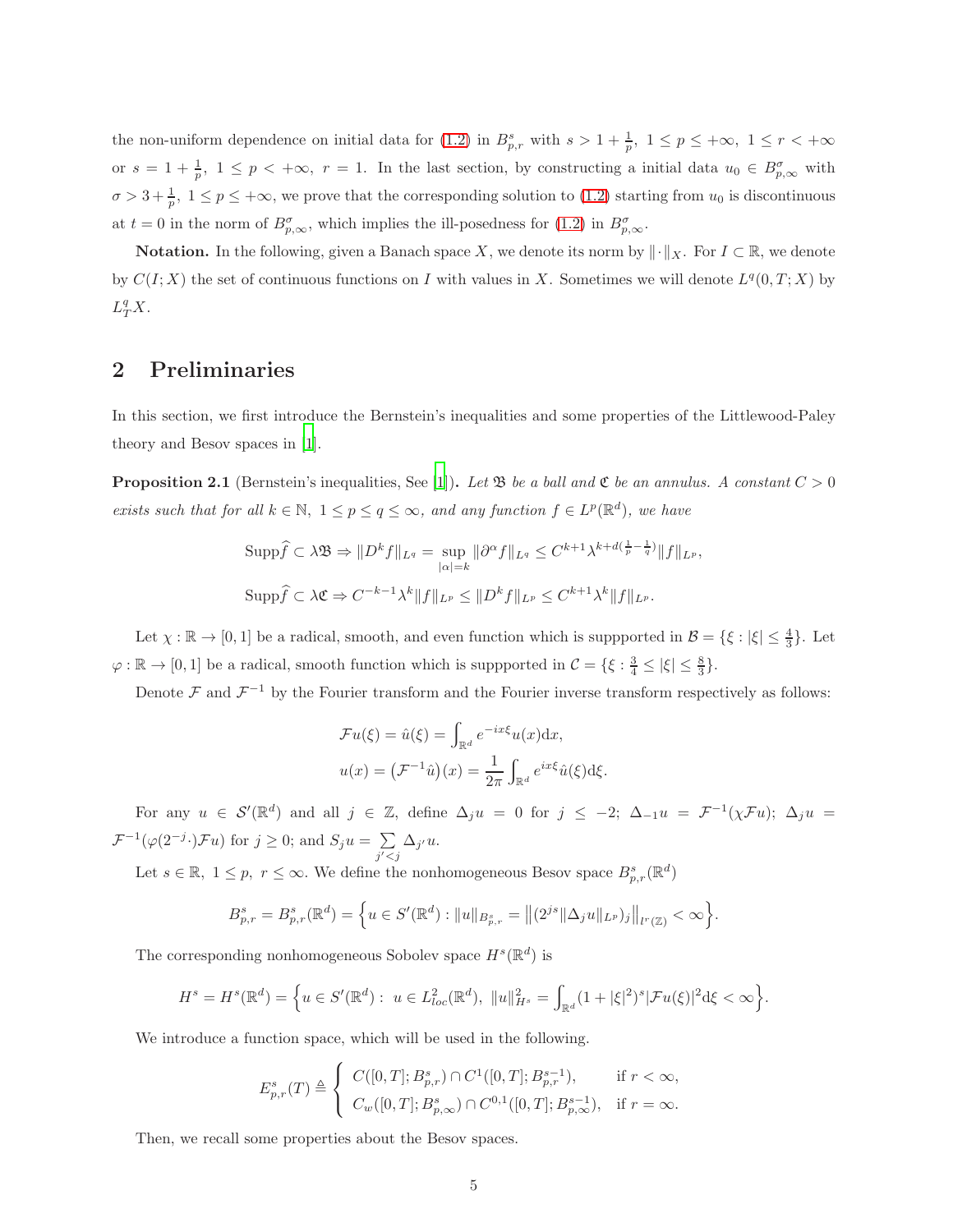<span id="page-5-2"></span>**Proposition 2.2** (See [\[1\]](#page-19-0)). *Let*  $s \in \mathbb{R}$ ,  $1 \leq p$ ,  $p_1$ ,  $p_2$ ,  $r$ ,  $r_1$ ,  $r_2 \leq \infty$ .

(1)  $B_{p,r}^s$  *is a Banach space, and is continuously embedded in*  $S'$ *.* 

(2) If  $r < \infty$ , then  $\lim_{j \to \infty} ||S_j u - u||_{B_{p,r}^s} = 0$ . If p,  $r < \infty$ , then  $C_0^{\infty}$  is dense in  $B_{p,r}^s$ .

(3) If  $p_1 \leq p_2$  and  $r_1 \leq r_2$ , then  $B^{s}_{p_1,r_1} \hookrightarrow B^{s-(\frac{d}{p_1}-\frac{d}{p_2})}_{p_2,r_2}$  $\sum_{p_2, r_2}^{s-(\frac{p_1}{p_1}-\frac{p_2}{p_2})}$ . If  $s_1 < s_2$ , then the embedding  $B^{s_2}_{p,r_2} \hookrightarrow B^{s_1}_{p,r_1}$  is *locally compact.*

(4)  $B_{p,r}^s \hookrightarrow L^{\infty} \Leftrightarrow s > \frac{d}{p}$  or  $s = \frac{d}{p}$ ,  $r = 1$ .

(5) *Fatou property: if*  $(u_n)_{n\in\mathbb{N}}$  *is a bounded sequence in*  $B_{p,r}^s$ *, then an element*  $u \in B_{p,r}^s$  *and a subsequence*  $(u_{n_k})_{k \in \mathbb{N}}$  *exist such that* 

$$
\lim_{k \to \infty} u_{n_k} = u \text{ in } \mathcal{S}' \quad \text{and} \quad ||u||_{B^s_{p,r}} \leq C \liminf_{k \to \infty} ||u_{n_k}||_{B^s_{p,r}}.
$$

(6) Let  $m \in \mathbb{R}$  and  $f$  be a  $S^m$ -mutiplier (*i.e.*  $f$  is a smooth function and satisfies that  $\forall \alpha \in \mathbb{N}^d$ ,  $\exists C = C(\alpha)$  $\text{such that } |\partial^{\alpha} f(\xi)| \leq C(1+|\xi|)^{m-|\alpha|}, \forall \xi \in \mathbb{R}^d$ . Then the operator  $f(D) = \mathcal{F}^{-1}(f\mathcal{F})$  is continuous from  $B_{p,r}^s$  to  $B_{p,r}^{s-m}$ .

<span id="page-5-1"></span>**Proposition 2.3** (See [\[1\]](#page-19-0)). *Let*  $s \in \mathbb{R}$ ,  $1 \leq p$ ,  $r \leq \infty$ .

$$
\left\{ \begin{array}{l} B^{s}_{p,r} \times B^{-s}_{p',r'} \longrightarrow \mathbb{R}, \\[1mm] (u,\phi) \longmapsto \sum\limits_{|j-j'|\leq 1} \langle \Delta_j u, \Delta_{j'} \phi \rangle, \end{array} \right.
$$

defines a continuous bilinear functional on  $B_{p,r}^s \times B_{p',r'}^{-s}$ . Denote by  $Q_{p',r'}^{-s}$  the set of functions  $\phi$  in  $\mathcal{S}'$  such *that*  $\|\phi\|_{B^{-s}_{p',r'}} \leq 1$ *. If u is in S', then we have* 

$$
||u||_{B_{p,r}^s} \leq C \sup_{\phi \in Q_{p',r'}^{-s}} \langle u, \phi \rangle.
$$

We next give some crucial interpolation inequalities.

**Proposition 2.4** (See [\[1\]](#page-19-0)). (1) *If*  $s_1 < s_2$ ,  $\lambda \in (0,1)$  *and*  $(p,r) \in [1,\infty]^2$ , *then we have* 

$$
||u||_{B^{ \lambda s_{1}+(1-\lambda)s_{2}}_{p,r}}\leq ||u||^{ \lambda}_{B^{s_{1}}_{p,r}}||u||^{1-\lambda}_{B^{s_{2}}_{p,r}},
$$
  

$$
||u||_{B^{ \lambda s_{1}+(1-\lambda)s_{2}}_{p,1}}\leq \frac{C}{s_{2}-s_{1}}\Big(\frac{1}{\lambda}+\frac{1}{1-\lambda}\Big)||u||^{\lambda}_{B^{s_{1}}_{p,\infty}}||u||^{1-\lambda}_{B^{s_{2}}_{p,\infty}}.
$$

(2) If  $s \in \mathbb{R}$ ,  $1 \leq p \leq \infty$ ,  $\varepsilon > 0$ , *a constant*  $C = C(\varepsilon)$  *exists such that* 

$$
||u||_{B_{p,1}^s} \leq C||u||_{B_{p,\infty}^s} \ln \Big(e + \frac{||u||_{B_{p,\infty}^{s+\varepsilon}}}{||u||_{B_{p,\infty}^s}}\Big).
$$

The 1-D Moser-type estimates are provided as follows.

#### <span id="page-5-0"></span>Lemma 2.5 (See [\[1](#page-19-0)]). *The following estimates hold:*

(1) For any  $s > 0$  and any  $p$ ,  $r$  in  $[1, \infty]$ , the space  $L^{\infty} \cap B_{p,r}^{s}$  is an algebra and a constant  $C = C(s)$  exists *such that*

$$
||uv||_{B_{p,r}^s} \leq C(||u||_{L^{\infty}}||v||_{B_{p,r}^s} + ||u||_{B_{p,r}^s}||v||_{L^{\infty}}).
$$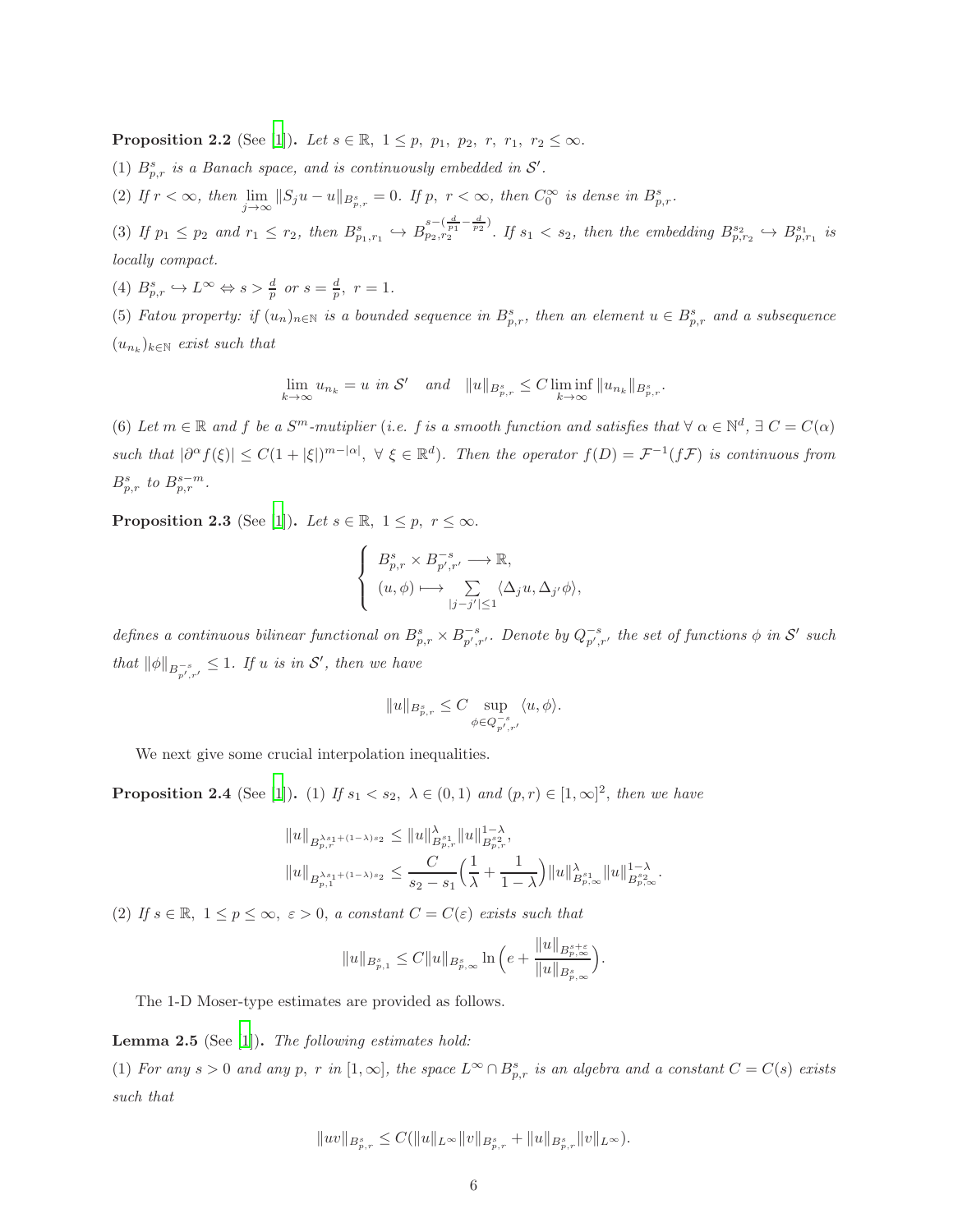(2) If  $1 \leq p, r \leq \infty$ ,  $s_1 \leq s_2$ ,  $s_2 > \frac{1}{p}$   $(s_2 \geq \frac{1}{p}$  if  $r = 1)$  and  $s_1 + s_2 > \max(0, \frac{2}{p} - 1)$ , there exists  $C = C(s_1, s_2, p, r)$  *such that* 

$$
||uv||_{B^{s_1}_{p,r}} \leq C||u||_{B^{s_1}_{p,r}}||v||_{B^{s_2}_{p,r}}.
$$

Here is the useful Gronwall lemma.

**Lemma 2.6** (See [\[1\]](#page-19-0)). Let  $q(t)$ ,  $a(t) \in C^1([0, T])$  and  $q(t)$ ,  $a(t) > 0$ . Let  $b(t)$  is a continuous function on [0, T]. *Suppose that, for all*  $t \in [0, T]$ ,

$$
\frac{1}{2}\frac{\mathrm{d}}{\mathrm{d}t}q^2(t) \le a(t)q(t) + b(t)q^2(t).
$$

*Then for any time t in*  $[0, T]$ *, we have* 

$$
q(t) \le q(0) \exp \int_0^t b(\tau) d\tau + \int_0^t a(\tau) \exp \left( \int_\tau^t b(t') dt' \right) d\tau.
$$

In the paper, we also need some estimates for the following Cauchy problem of 1-D transport equation:

<span id="page-6-0"></span>
$$
\begin{cases}\n\partial_t f + v \partial_x f = g, \\
f(0, x) = f_0(x).\n\end{cases}
$$
\n(2.1)

<span id="page-6-1"></span>**Lemma 2.7** (See [\[1\]](#page-19-0)). Let  $1 \leq p \leq \infty$ ,  $1 \leq r \leq \infty$  and  $\theta > -\min(\frac{1}{p}, \frac{1}{p'})$ . Suppose  $f_0 \in B_{p,r}^{\theta}$ ,  $g \in$  $L^1(0,T; B^{\theta}_{p,r})$ , and  $v \in L^{\rho}(0,T; B^{-M}_{\infty,\infty})$  for some  $\rho > 1$  and  $M > 0$ , and

$$
\partial_x v \in L^1(0, T; B_{p,\infty}^{\frac{1}{p}} \cap L^{\infty}), \quad \text{if } \theta < 1 + \frac{1}{p},
$$
  
\n
$$
\partial_x v \in L^1(0, T; B_{p,r}^{\theta}), \quad \text{if } \theta = 1 + \frac{1}{p}, r > 1,
$$
  
\n
$$
\partial_x v \in L^1(0, T; B_{p,r}^{\theta - 1}), \quad \text{if } \theta > 1 + \frac{1}{p} \text{ (or } \theta = 1 + \frac{1}{p}, r = 1).
$$

*Then the problem* [\(2.1\)](#page-6-0) *has a unique solution* f *in*

- *the space*  $C([0,T]; B_{p,r}^{\theta})$ , *if*  $r < \infty$ ,
- *the space*  $\left(\bigcap_{\theta' < \theta} C([0,T]; B^{\theta'}_{p,\infty})\right) \bigcap C_w([0,T]; B^{\theta}_{p,\infty}), \text{ if } r = \infty.$

<span id="page-6-2"></span>**Lemma 2.8** (See [\[1,](#page-19-0) [25\]](#page-21-3)). Let  $1 \leq p$ ,  $r \leq \infty$  and  $\theta > -\min(\frac{1}{p}, \frac{1}{p'})$ . There exists a constant C such that for *all solutions*  $f \in L^{\infty}(0,T; B^{\theta}_{p,r})$  of [\(2.1\)](#page-6-0) *with initial data*  $f_0$  *in*  $B^{\theta}_{p,r}$  *and*  $g$  *in*  $L^1(0,T; B^{\theta}_{p,r})$ *, we have, for a.e.*  $t \in [0, T],$ 

$$
||f(t)||_{B_{p,r}^{\theta}} \leq ||f_0||_{B_{p,r}^{\theta}} + \int_0^t ||g(t')||_{B_{p,r}^{\theta}} dt' + \int_0^t V'(t')||f(t')||_{B_{p,r}^{\theta}} dt'
$$

*or*

$$
||f(t)||_{B_{p,r}^{\theta}} \leq e^{CV(t)} \left( ||f_0||_{B_{p,r}^{\theta}} + \int_0^t e^{-CV(t')} ||g(t')||_{B_{p,r}^{\theta}} dt' \right)
$$

*with*

$$
V'(t) = \begin{cases} \|\partial_x v(t)\|_{B^{\frac{1}{p}}_{p,\infty} \cap L^{\infty}}, & \text{if } \theta < 1 + \frac{1}{p}, \\ \|\partial_x v(t)\|_{B^{\theta}_{p,r}}, & \text{if } \theta = 1 + \frac{1}{p}, \ r > 1, \\ \|\partial_x v(t)\|_{B^{\theta-1}_{p,r}}, & \text{if } \theta > 1 + \frac{1}{p} \ (or \ \theta = 1 + \frac{1}{p}, \ r = 1). \end{cases}
$$

*If*  $\theta > 0$ *, then there exists a constant*  $C = C(p, r, \theta)$  *such that the following statement holds* 

$$
||f(t)||_{B_{p,r}^{\theta}} \leq ||f_0||_{B_{p,r}^{\theta}} + \int_0^t ||g(\tau)||_{B_{p,r}^{\theta}} d\tau + C \int_0^t \left( ||f(\tau)||_{B_{p,r}^{\theta}} ||\partial_x v(\tau)||_{L^{\infty}} + ||\partial_x v(\tau)||_{B_{p,r}^{\theta-1}} ||\partial_x f(\tau)||_{L^{\infty}} \right) d\tau.
$$
  
In particular, if  $f = av + b$ ,  $a, b \in \mathbb{R}$ , then for all  $\theta > 0$ ,  $V'(t) = ||\partial_x v(t)||_{L^{\infty}}$ .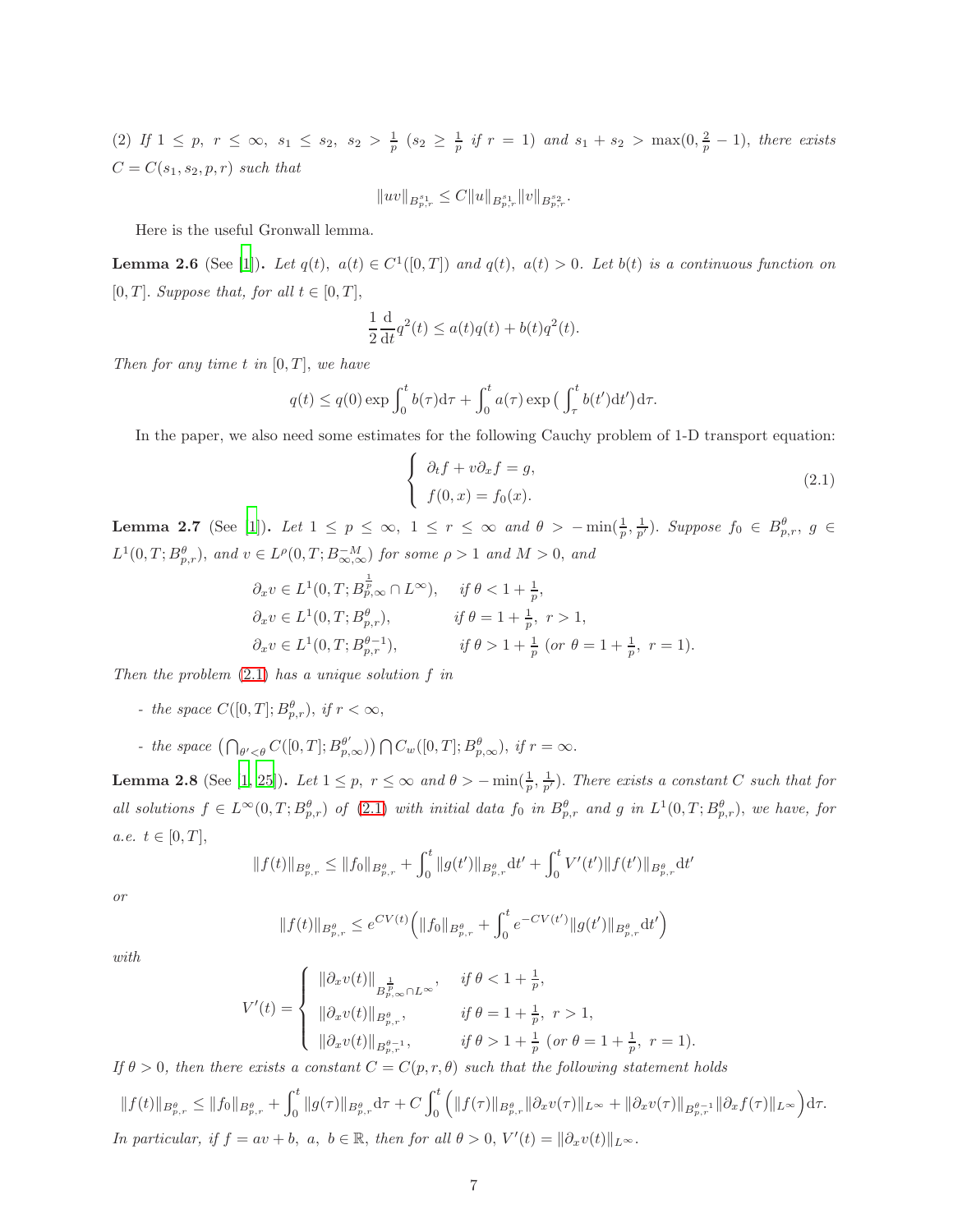## <span id="page-7-0"></span>3 The local well-posedness in both supercritical and critical Besov spaces

In this section, we present the local well-posedness for the Cauchy problem [\(1.2\)](#page-1-2) in both supercritical Besov spaces  $B_{p,r}^s$  with  $s > 1 + \frac{1}{p}$ ,  $1 \leq p$ ,  $r \leq +\infty$  and critical Besov spaces  $B_{p,1}^{1+\frac{1}{p}}$  with  $1 \leq p < +\infty$ , which is different from the previous work [\[20,](#page-21-0) [21,](#page-21-1) [36\]](#page-22-0).

The proof of Theorem [1.1:](#page-2-0) we divide four steps to prove it.

Step 1. We will structure a family of approximate solution sequences by iterative scheme. Assuming that  $u^0 = 0$ , we define by induction a sequence  $\{u^n\}_{n\in\mathbb{N}}$  of smooth functions by solving the following linear transport equation:

<span id="page-7-1"></span>
$$
\begin{cases} \partial_t u^{n+1} + \frac{3}{2} u^n \partial_x u^{n+1} = (1 - \partial_{xx})^{-1} \partial_x u^n = \partial_x \mathbf{p} * u^n, \\ u^{n+1} |_{t=0} = u_0. \end{cases} \tag{3.1}
$$

Assume that  $\{u^n\}_{n\in\mathbb{N}}$  belongs to  $E^s_{p,r}(T)$  for all  $T>0$ . We know from Lemma [2.5](#page-5-0) (1) that  $B^s_{p,r}$ ,  $B^{s-1}_{p,r}$  are algebras and the embedding  $B_{p,r}^s \hookrightarrow B_{p,r}^{s-1} \hookrightarrow L^\infty$  holds. Note that the operator  $\partial_x p^*$  is a  $S^{-1}$ -mutiplier. Then, we have

$$
||(1 - \partial_{xx})^{-1}\partial_x u^n||_{B^s_{p,r}} = ||\partial_x p * u^n||_{B^s_{p,r}} \leq C||u^n||_{B^s_{p,r}}.
$$

From Lemma [2.7,](#page-6-1) we know [\(3.1\)](#page-7-1) has a global solution  $u^{n+1} \in E_{p,r}^s(T)$ . Thanks to Lemma [2.8,](#page-6-2) we infer that

$$
||u^{n+1}(t)||_{B_{p,r}^s} \leq e^{C\int_0^t ||u^n(t')||_{B_{p,r}^s}dt'} \bigg(||u_0||_{B_{p,r}^s} + C\int_0^t e^{-C\int_0^\tau ||u^n(\tau')||_{B_{p,r}^s}d\tau'} ||u^n||_{B_{p,r}^s}d\tau\bigg).
$$
 (3.2)

Fix a  $T > 0$  such that  $T < \min \left\{ \frac{1}{2C \Vert u_0 \Vert_{B^s_{p,r}}}, \frac{\ln 2}{C} \right\}$ } and suppose by induction that

<span id="page-7-3"></span><span id="page-7-2"></span>
$$
||u^n(t)||_{B_{p,r}^s} \le \frac{2||u_0||_{B_{p,r}^s}}{1 - 2C||u_0||_{B_{p,r}^s}t}, \qquad \forall \ t \in [0, T].
$$
\n(3.3)

Plugging [\(3.3\)](#page-7-2) into [\(3.2\)](#page-7-3) yields

$$
||u^{n+1}(t)||_{B_{p,r}^s} \leq ||u_0||_{B_{p,r}^s} e^{C \int_0^t ||u^n||_{B_{p,r}^s} d\tau} \times e^{Ct}
$$
  

$$
\leq \frac{2||u_0||_{B_{p,r}^s}}{1 - 2C||u_0||_{B_{p,r}^s} t}, \qquad \forall t \in [0, T].
$$

Therefore,  $\{u^n\}_{n\in\mathbb{N}}$  is uniformly bounded in  $L^{\infty}(0,T;B^s_{p,r})$ . Consequently, the right side of Eq. [\(3.1\)](#page-7-1) is bounded in  $L^{\infty}(0,T;B^s_{p,r})$ , which follows that  $\{u^n\}_{n\in\mathbb{N}}$  is uniformly bounded in  $E^s_{p,r}(T)$ .

Step 2. We shall prove the sequence of approximate solutions  $\{u^n\}_{n\in\mathbb{N}}$  is a Cauchy sequence and the limit  $u$  is indeed a solution to  $(1.2)$ .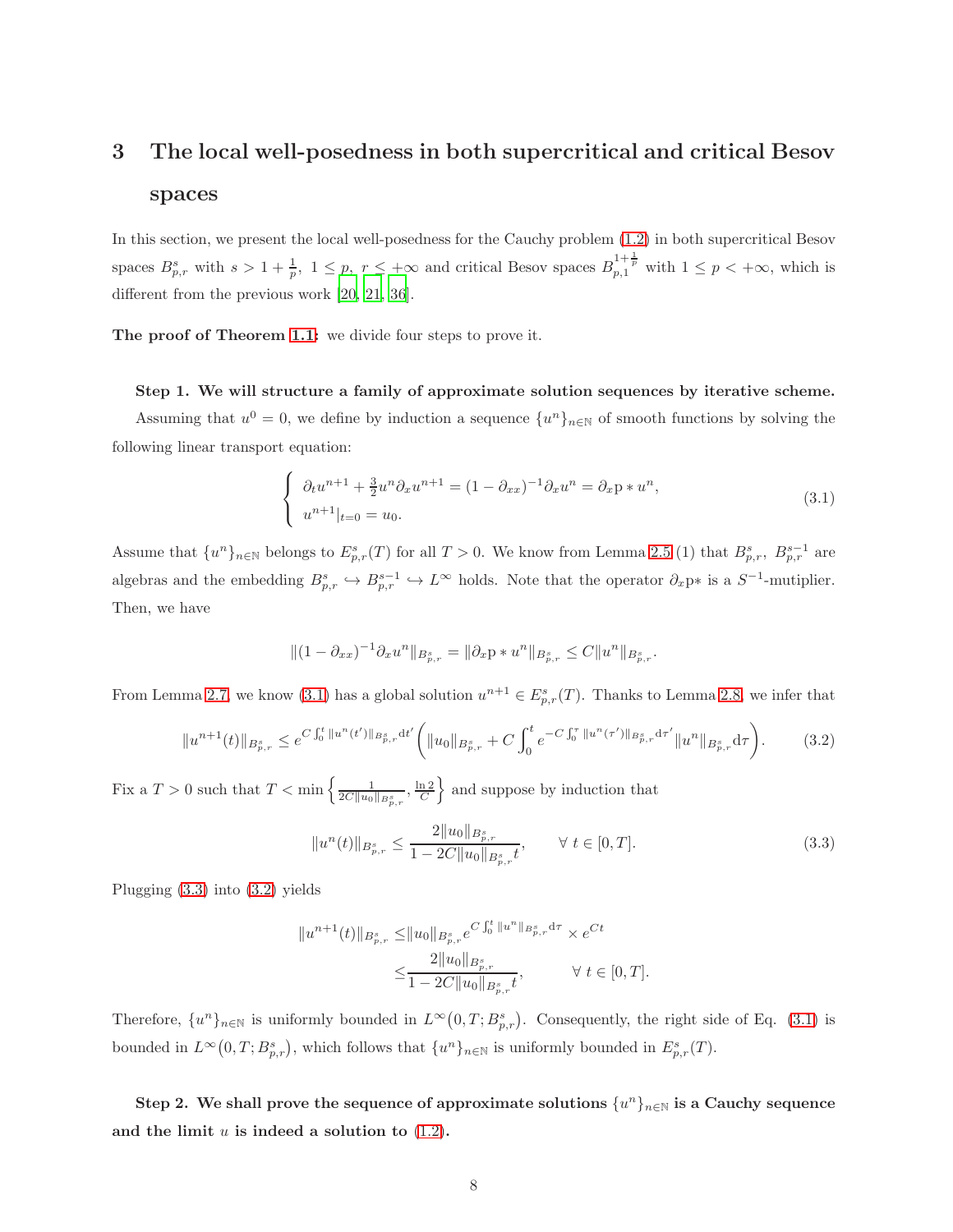We will show that  $\{u^n\}_{n\in\mathbb{N}}$  is a Cauchy sequence in  $C([0,T]; B^{s-1}_{p,r})$ . In fact, for any  $n, m \in \mathbb{N}$ , we see

$$
\begin{cases} \partial_t(u^{n+m+1} - u^{n+1}) + \frac{3}{2}u^{m+n}\partial_x(u^{n+m+1} - u^{n+1}) = \frac{3}{2}(u^n - u^{n+m})\partial_x u^{n+1} + \partial_x p * (u^{n+m} - u^n), \\ (u^{n+m+1} - u^{n+1})|_{t=0} = 0. \end{cases}
$$
\n(3.4)

Thanks to Lemmas [2.7](#page-6-1)[–2.8](#page-6-2) and the uniform boundedness of  $u^n$ , we see for any  $t \in [0, T]$ ,

$$
\|(u^{n+m+1} - u^{n+1})(t)\|_{B^{s-1}_{p,r}} \leq C e^{C \int_0^t \|u^{n+m}(t')\|_{B^s_{p,r}} dt'} \int_0^t e^{-C \int_0^{\tau} \|u^{n+m}(\tau')\|_{B^s_{p,r}} d\tau'} \|(u^{n+m} - u^n)(\tau)\|_{B^{s-1}_{p,r}} d\tau
$$
  

$$
\leq C_T \int_0^t \|(u^{n+m} - u^n)(\tau)\|_{B^{s-1}_{p,r}} d\tau.
$$
 (3.5)

Thereby, taking advantage of the induction, we known

$$
||u^{n+m+1}-u^{n+1}||_{L^\infty_T B^{s-1}_{p,r}}\leq \frac{(TC_T)^{n+1}}{(n+1)!}||u^m||_{B^{s}_{p,r}}\leq C_T 2^{-n}
$$

which implies that  $\{u^n\}_{n\in\mathbb{N}}$  is a Cauchy sequence in  $C([0,T];B^{s-1}_{p,r})$ . Hence,  $\{u^n\}_{n\in\mathbb{N}}$  converges to some limit function  $u \in C([0,T];B^{s-1}_{p,r}).$ 

We next need to verify that the limit u indeed belongs to  $E_{p,r}^s(T)$  and satisfies [\(1.2\)](#page-1-2). Since  $u^n$  is uniformly bounded in  $L^{\infty}(0,T;B^s_{p,r})$ , we can deduce that  $u \in L^{\infty}(0,T;B^s_{p,r})$  by the Fatou property for Besov space. Thanks to

<span id="page-8-0"></span>
$$
u^n \to u \qquad \text{in } C\big([0,T];B^{s-1}_{p,r}\big)
$$

and the interpolation inequality, we get

$$
u^n\to u\qquad\text{in }C\big([0,T];B_{p,r}^{s'}\big)\text{ for any }s'
$$

It is a routine method to pass to the limit in Eq. [\(3.1\)](#page-7-1) and to deduce that u is solution of [\(1.2\)](#page-1-2). Note that the right side of Eq. [\(1.2\)](#page-1-2) belongs to  $L^{\infty}(0,T;B_{p,r}^{s})$ . Thus, according to Lemma [2.7,](#page-6-1) we see that u is in  $C([0,T]; B^s_{p,r})$  (resp.,  $C_w([0,T]; B^s_{p,r})$ ) if  $r < \infty$  (resp.,  $r = \infty$ ). Using Eq. [\(1.2\)](#page-1-2) again, we get  $\partial_t u$  belongs to  $C([0,T]; B^{s-1}_{p,r})$  if  $r < \infty$ , or belongs to  $L^{\infty}(0,T; B^{s-1}_{p,\infty})$  if  $r = \infty$ . In conclusion, u belongs to  $E^{s}_{p,r}(T)$ .

### Step 3. Uniqueness.

Assume  $u^1$ ,  $u^2$  are two solutions of [\(1.2\)](#page-1-2) with initial data  $u_0^1$ ,  $u_0^2$ , then  $u^{12} := u^1 - u^2$  satisfies

$$
\begin{cases}\n\partial_t u^{12} + \frac{3}{2} u^1 \partial_x u^{12} = -\frac{3}{2} u^{12} \partial_x u^2 + \partial_x p * u^{12}, \\
u^{12}|_{t=0} = u_0^1 - u_0^2.\n\end{cases} (3.6)
$$

Similar to [\(3.5\)](#page-8-0), we see for all  $t \in [0, T]$ ,

$$
||u^{12}(t)||_{B^{s-1}_{p,r}} \leq Ce^{C\int_0^t ||u^1(t')||_{B^s_{p,r}} dt'} \Big(||u_0^1 - u_0^2||_{B^{s-1}_{p,r}} + \int_0^t e^{-C\int_0^{\tau} ||u^1(\tau')||_{B^s_{p,r}} d\tau'} ||u^{12}(\tau)||_{B^{s-1}_{p,r}} d\tau \Big)
$$
  

$$
\leq C||u_0^1 - u_0^2||_{B^{s-1}_{p,r}}.
$$

So if  $u_0^1 = u_0^2$ , we can immediately obtain the uniqueness.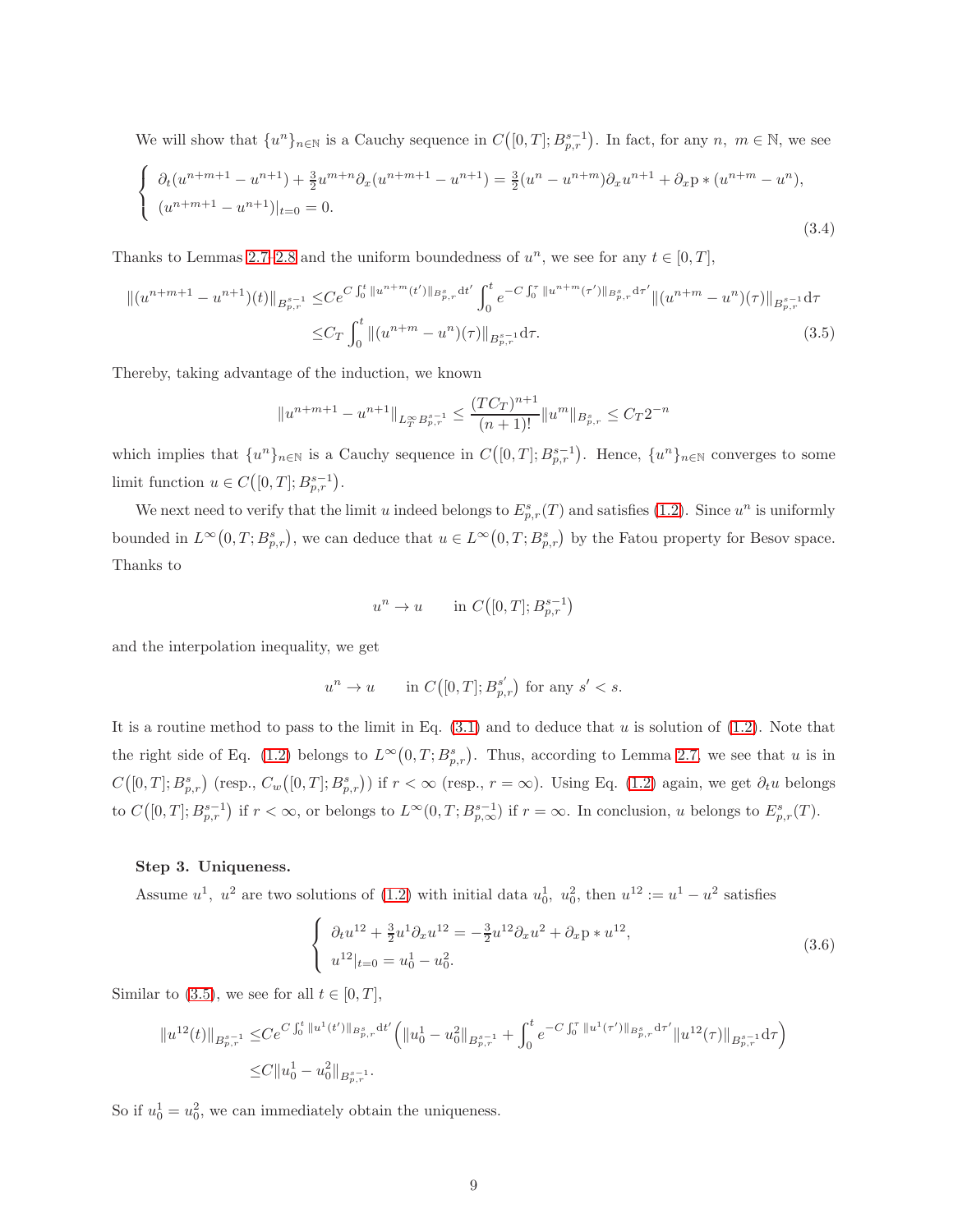#### Step 4. The continuous dependence.

Let  $u_0^n \to u_0^{\infty}$  in  $B_{p,r}^s$  for any  $n \in \mathbb{N}$ . Then we have  $\partial_x u_0^n \to \partial_x u_0^{\infty}$  in  $B_{p,r}^{s-1}$ . Denote  $\overline{\mathbb{N}} := \mathbb{N} \cup \infty$  and  $u^n$ the solution to [\(1.2\)](#page-1-2) with the initial value  $u_0^n$  for any  $n \in \overline{\mathbb{N}}$ .

**Case 1.** For  $r < \infty$ , owing to **Step 1–Step 2**, we know that for all  $n \in \overline{\mathbb{N}}$ ,

$$
u^{n} \in C([0,T]; B_{p,r}^{s}), \quad \partial_{x} u^{n} \in C([0,T]; B_{p,r}^{s-1}), \quad \|u^{n}\|_{L^{\infty}(0,T; B_{p,r}^{s})} \leq C \|u_{0}^{n}\|_{B_{p,r}^{s}}
$$

and for any  $n \in \mathbb{N}$ ,

$$
u^n \to u^\infty
$$
 in  $C([0, T]; B^{s-1}_{p,r}).$  (3.7)

Next, we just need to prove  $\partial_x u^n \to \partial_x u^\infty$  in  $C([0,T]; B^{s-1}_{p,r})$ . Before that, let's present a useful lemma.

<span id="page-9-0"></span>**Lemma 3.1** (See [\[1,](#page-19-0) [25](#page-21-3)]). Let  $s \in \mathbb{R}$ ,  $1 \le p \le \infty$ ,  $1 \le r < \infty$  and let  $s > 1 + \frac{1}{p}$  or  $s = 1 + \frac{1}{p}$ ,  $1 \le p <$  $\infty$ ,  $r = 1$ *. For*  $n \in \overline{\mathbb{N}}$ *, denote*  $a^n$  *by the solution of* 

<span id="page-9-1"></span>
$$
\begin{cases}\n\partial_t a^n + A^n \partial_x a^n = F, \\
a^n(0, x) = a_0(x),\n\end{cases}
$$
\n(3.8)

*with*  $F \in L^{\infty}(0,T; B^{s-1}_{p,r})$ ,  $a_0 \in B^{s-1}_{p,r}$ . Assume that

$$
\sup_{n \in \overline{\mathbb{N}}} \|A^n(t)\|_{B^s_{p,r}} \le \alpha(t) \quad \text{for some } \alpha \in L^1(0,T)
$$

 $and A<sup>n</sup> \to A<sup>\infty</sup>$  in  $L<sup>1</sup>(0,T;B<sub>p,r</sub><sup>s-1</sup>)$ . Then the sequence  $\{a<sup>n</sup>\}_{n\in\mathbb{N}}$  converges to  $a<sup>\infty</sup>$  in  $C([0,T];B<sub>p,r</sub><sup>s-1</sup>)$ .

We continue proving  $\partial_x u^n \to \partial_x u^\infty$  in  $C([0,T]; B^{s-1}_{p,r})$ . Split  $\partial_x u^n$  into  $w^n + z^n$  with  $(w^n, z^n)$  satisfying

$$
\begin{cases}\n\partial_t w^n + \frac{3}{2} u^n \partial_x w^n = F(u^\infty), \\
w^n(0, x) = \partial_x u_0^\infty\n\end{cases}
$$

and

$$
\begin{cases}\n\partial_t z^n + \frac{3}{2} u^n \partial_x z^n = F(u^n) - F(u^\infty), \\
z^n(0, x) = \partial_x u_0^n - \partial_x u_0^\infty.\n\end{cases}
$$

where

$$
F(u^n) = (1 - \partial_{xx})^{-1}u^n - u^n - \frac{3}{2}(u_x^n)^2
$$
 for any  $n \in \overline{\mathbb{N}}$ .

Since  ${u^n}_{n\in\mathbb{N}}$  is bounded in  $L^{\infty}(0,T;B^s_{p,r})$ , then  ${u^n_x}_{n\in\mathbb{N}}$  and  ${F(u^n)}_{n\in\mathbb{N}}$  are bounded in  $L^{\infty}(0,T;B^{s-1}_{p,r})$ . Notice that  $u^n \to u^{\infty}$  in  $C([0,T]; B^{s-1}_{p,r})$ . Lemma [3.1](#page-9-0) thus ensures that

$$
w^n \to w^\infty
$$
 in  $C([0,T]; B^{s-1}_{p,r}).$  (3.9)

Next, according to Lemmas [2.7](#page-6-1)[–2.8,](#page-6-2) we obtain  $z^{\infty} = 0$  for any  $t \in [0, T]$ . Noting again that  $\{u^{n}\}_{n \in \mathbb{N}}$  is bounded in  $L^{\infty}(0,T;B_{p,r}^{s}),$  we have

$$
||F(u^{n}) - F^{\infty}(u^{\infty})||_{B^{s-1}_{p,r}} \leq C \left( ||u^{n} - u^{\infty}||_{B^{s-1}_{p,r}} + ||\partial_x u^{n} - \partial_x u^{\infty}||_{B^{s-1}_{p,r}} \right)
$$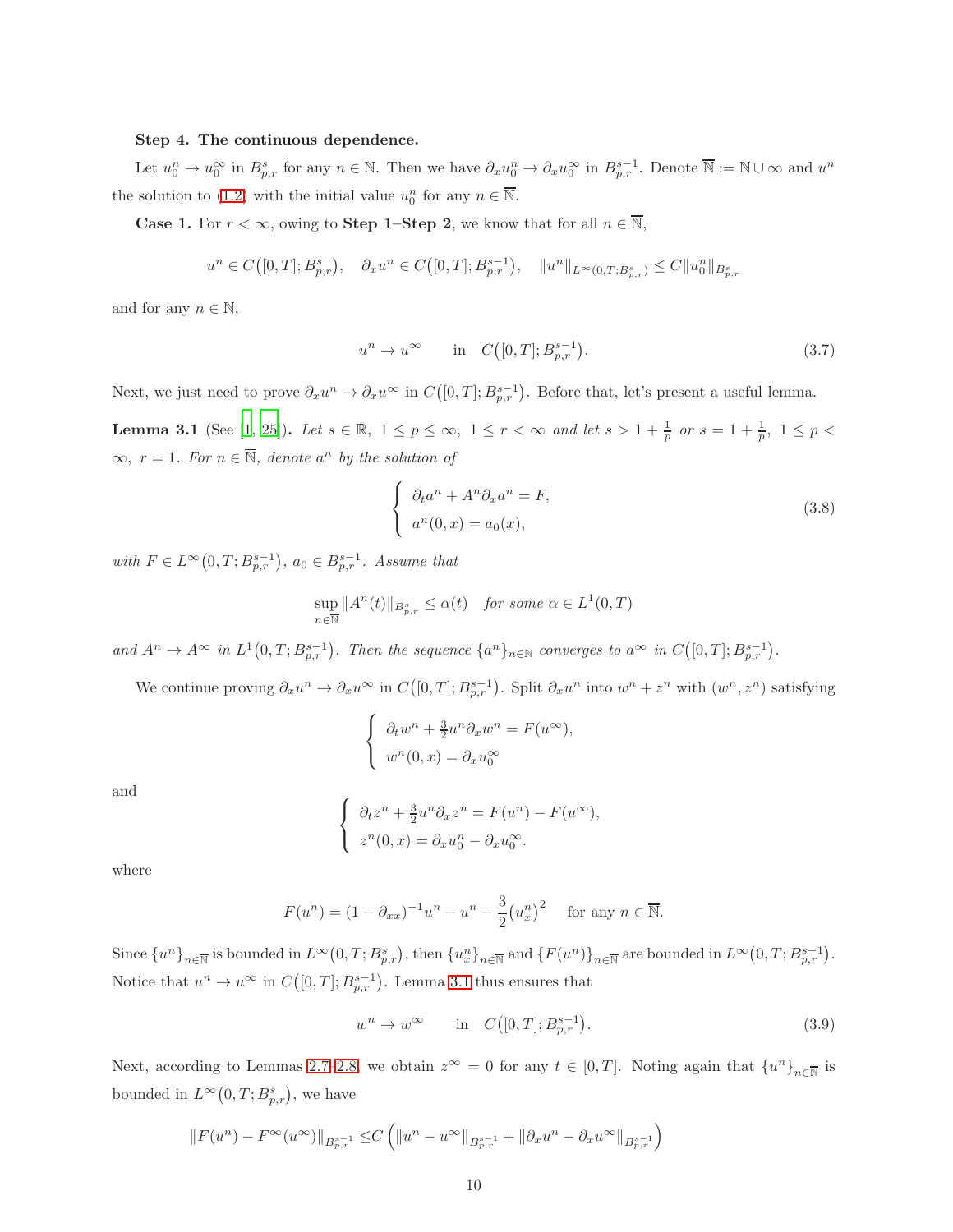$$
\leq C \left( \|u^n - u^\infty\|_{B^{s-1}_{p,r}} + \|w^n - w^\infty\|_{B^{s-1}_{p,r}} + \|z^n - z^\infty\|_{B^{s-1}_{p,r}} \right)
$$
  

$$
\leq C \left( \|u^n - u^\infty\|_{B^{s-1}_{p,r}} + \|w^n - w^\infty\|_{B^{s-1}_{p,r}} + \|z^n\|_{B^{s-1}_{p,r}} \right).
$$

It follows that for all  $n \in \mathbb{N}$ 

$$
||z^{n}(t)||_{B_{p,r}^{s-1}} \leq e^{C \int_0^t ||u^{n}(t')||_{B_{p,r}^s} dt'} \left( ||\partial_x u_0^n - \partial_x u_0^\infty||_{B_{p,r}^{s-1}} + \int_0^t ||F(u^n) - F(u^\infty)||_{B_{p,r}^{s-1}} d\tau \right)
$$
  

$$
\leq C \left( ||\partial_x u_0^n - \partial_x u_0^\infty||_{B_{p,r}^{s-1}} + \int_0^t ||u^n - u^\infty||_{B_{p,r}^{s-1}} + ||u^n - u^\infty||_{B_{p,r}^{s-1}} + ||z^n||_{B_{p,r}^{s-1}} d\tau \right). \tag{3.10}
$$

Using the facts that

- $\partial_x u_0^n$  tends to  $\partial_x u_0^\infty$  in  $B^{s-1}_{p,r}$ ;
- $u^n$  tends to  $u^{\infty}$  in  $C([0,T]; B^{s-1}_{p,r});$
- $w^n$  tends to  $w^{\infty}$  in  $C([0,T]; B^{s-1}_{p,r}),$

and then applying the Gronwall lemma, we conclude that  $z^n$  tends to 0 in  $C([0,T]; B^{s-1}_{p,r})$ . Hence,

$$
\|\partial_x u^n - \partial_x u^{\infty}\|_{L^{\infty}(0,T;B^{s-1}_{p,r})} \leq \|w^n - w^{\infty}\|_{L^{\infty}(0,T;B^{s-1}_{p,r})} + \|z^n - z^{\infty}\|_{L^{\infty}(0,T;B^{s-1}_{p,r})}
$$
  

$$
\leq \|w^n - w^{\infty}\|_{L^{\infty}(0,T;B^{s-1}_{p,r})} + \|z^n\|_{L^{\infty}(0,T;B^{s-1}_{p,r})} \to 0 \quad \text{as } n \to \infty,
$$

that is

$$
\partial_x u^n \to \partial_x u^\infty \qquad \text{in} \quad C([0, T]; B^{s-1}_{p,r}).\tag{3.11}
$$

Combining [\(3.7\)](#page-9-1) with [\(3.11\)](#page-10-0), we see  $u^n \to u^{\infty}$  in  $C([0, T]; B^s_{p,r}).$ 

**Case 2.** For  $r = \infty$ , noting that  $B_{p,\infty}^s \hookrightarrow B_{p,\infty}^{s'}$  $_{p,1}^{s'}$  for any  $s' < s$ , we have  $u^n \to u^{\infty}$  in  $C([0,T]; B^{s-1}_{p,1}) \hookrightarrow$  $C([0,T];B^{s-1}_{p,\infty})$ . For fixed  $\phi \in B^{1-s}_{p',1}$ , we write

$$
\langle u^n(t) - u^{\infty}(t), \phi \rangle = \langle S_j(u^n(t) - u^{\infty}(t)), \phi \rangle + \langle (Id - S_j)(u^n(t) - u^{\infty}(t)), \phi \rangle
$$
  

$$
= \langle u^n(t) - u^{\infty}(t), S_j \phi \rangle + \langle u^n(t) - u^{\infty}(t), (Id - S_j) \phi \rangle
$$

By means of Proposition [2.3,](#page-5-1) we see

$$
\left| \langle u^n(t) - u^\infty(t), S_j \phi \rangle \right| \le C \| u^n - u^\infty \|_{L^\infty(0,T; B^{s-1}_{p,\infty})} \| S_j \phi \|_{B^{1-s}_{p',1}}, \tag{3.12}
$$

$$
\left| \left\langle u^{n}(t) - u^{\infty}(t), \left( Id - S_{j} \right) \phi \right\rangle \right| \leq C \| \left( Id - S_{j} \right) \phi \|_{B^{1-s}_{p',1}}.
$$
\n(3.13)

<span id="page-10-2"></span><span id="page-10-1"></span><span id="page-10-0"></span> $\Box$ 

Thanks to  $u^n \to u^{\infty}$  in  $C([0,T]; B^{s-1}_{p,\infty})$  and  $S_j \phi \to \phi$  in  $B^{1-s}_{p',1}$ , we know that for fixed  $j \in \mathbb{N}$ , when  $n \to \infty$ , [\(3.12\)](#page-10-1) tends to 0. And then letting  $j \to \infty$ , [\(3.13\)](#page-10-2) goes to 0. Therefore,  $\langle u^n(t) - u^\infty(t), \phi \rangle$  tends to 0, i.e.  $u^n \to u^{\infty}$  in  $C_w([0,T]; B^s_{p,\infty})$ . Consequently, we prove the continuous dependence.

In conclusion, combining with Step 1–Step 4, we complete the proof of Theorem [1.1.](#page-2-0)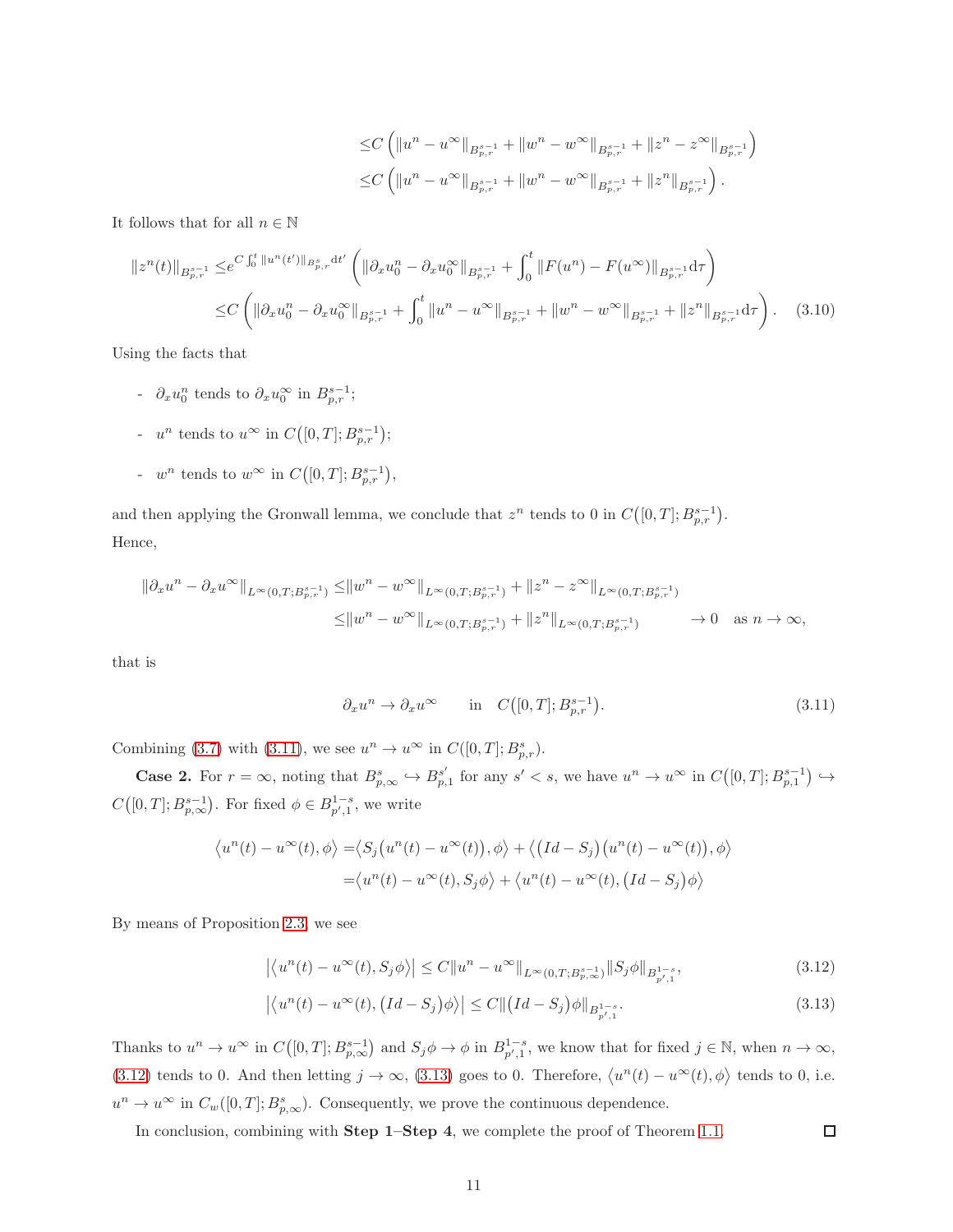## <span id="page-11-0"></span>4 Non-uniform continuous dependence in both supercritical and critical Besov spaces

In this section, we aim to study the non-uniform continuous dependence of the Cauchy problem [\(1.2\)](#page-1-2) in supercritical Besov spaces  $B_{p,r}^s$  with  $s > 1 + \frac{1}{p}$ ,  $1 \le p \le +\infty$ ,  $1 \le r < +\infty$  and critical Besov spaces  $B_{p,1}^{1+\frac{1}{p}}$ with  $1 \leq p < +\infty$ .

Before that, we introduce smooth, radial cut-off functions in frequency space. Let  $\hat{\psi} \in C_0^{\infty}(\mathbb{R})$  be an even, real-valued and non-negative function on  $D$  and satisfy

$$
\hat{\psi}(\xi) = \begin{cases} 1, & \text{if } |\xi| \le \frac{1}{4}, \\ 0, & \text{if } |\xi| \ge \frac{1}{2}. \end{cases}
$$

From Fourier inversion formula, we can easily deduce that

$$
\psi(x) = \frac{1}{2\pi} \int_{\mathbb{R}} e^{ix\xi} \hat{\psi}(\xi) d\xi,
$$
  

$$
\partial_x \psi(x) = \frac{1}{2\pi} \int_{\mathbb{R}} i\xi e^{ix\xi} \hat{\psi}(\xi) d\xi,
$$

which implies by the Fubini theorem that

$$
\begin{aligned} \|\psi\|_{L^\infty}&= \sup_{x\in\mathbb{R}}\frac{1}{2\pi}\bigg|\int\limits_{\mathbb{R}}\cos(x\xi)\hat{\psi}(\xi)\mathrm{d}\xi\bigg|\leq \frac{1}{2\pi}\int\limits_{\mathbb{R}}\hat{\psi}(\xi)\mathrm{d}\xi\leq C,\\ \|\partial_x\psi\|_{L^\infty}&\leq \frac{1}{2\pi}\int\limits_{\mathbb{R}}|\xi|\hat{\psi}(\xi)\mathrm{d}\xi\leq C,\\ \psi(0)&=\frac{1}{2\pi}\int\limits_{\mathbb{R}}\hat{\psi}(\xi)\mathrm{d}\xi. \end{aligned}
$$

**Lemma 4.1.** *Let*  $1 \le a \le \infty$ *. Then there is a constant*  $A > 0$  *such that* 

$$
\liminf_{n \to \infty} \left\| \psi^2(\cdot) \cos\left(\frac{33}{24} 2^n \cdot \right) \right\|_{L^a} \ge A. \tag{4.1}
$$

<span id="page-11-3"></span>**Lemma 4.2.** Let  $s \in \mathbb{R}$  and  $1 \leq p \leq \infty$ ,  $1 \leq r < \infty$ . Define the high frequency function  $w_0^n$  by

$$
w_0^n(x) = 2^{-ns} \psi(x) \sin\left(\frac{33}{24} 2^n x\right), \qquad n \gg 1.
$$

*Then for any*  $\theta \in \mathbb{R}$ *, we have* 

$$
\|\mathbf{w}_0^n\|_{L^p} \le C2^{-ns} \|\psi\|_{L^p} \le C2^{-ns}, \qquad \|\partial_x \mathbf{w}_0^n\|_{L^p} \le C2^{-ns+n}, \tag{4.2}
$$

$$
\|\mathbf{w}_{0}^{n}\|_{B_{p,r}^{\theta}} \le C2^{n(\theta-s)} \|\psi\|_{L^{p}} \le C2^{n(\theta-s)}.
$$
\n(4.3)

<span id="page-11-4"></span>**Lemma 4.3.** Let  $s \in \mathbb{R}$  and  $1 \leq p \leq \infty$ ,  $1 \leq r < \infty$ . Define the low frequency function  $v_0^n$  by

<span id="page-11-2"></span><span id="page-11-1"></span>
$$
v_0^n(x) = \frac{24}{33} 2^{-n} \psi(x), \qquad n \gg 1.
$$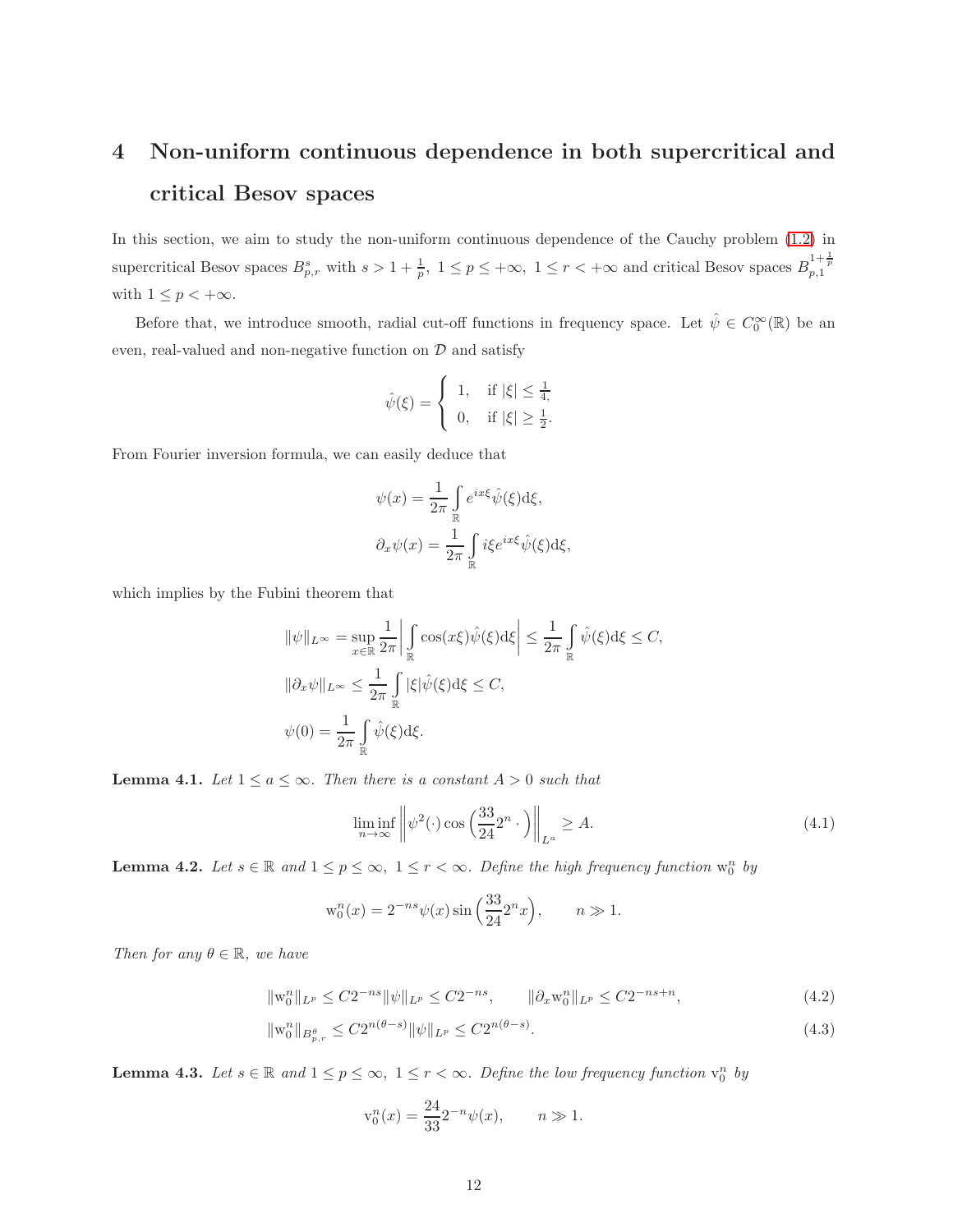*Then*

$$
\|v_0^n\|_{L^p} \le C2^{-n} \|\psi\|_{L^p} \le C2^{-n}, \quad \|\partial_x v_0^n\|_{L^p} \le C2^{-n} \|\partial_x \psi\|_{L^p} \le C2^{-n}, \tag{4.4}
$$

$$
\|\mathbf{v}_0^n\|_{B_{p,r}^s} \le C2^{-s} \|\mathbf{v}_0^n\|_{L^p} \le C2^{-n-s},\tag{4.5}
$$

 $and\ there\ is\ a\ constant\ \tilde{A} >0\ such\ that$ 

<span id="page-12-5"></span><span id="page-12-3"></span>
$$
\liminf_{n \to \infty} \left\| \mathbf{v}_0^n \partial_x \mathbf{w}_0^n \right\|_{B^s_{p,\infty}} \ge \tilde{A}.\tag{4.6}
$$

The above lemmas can be proved by a similar way as Lemmas 3.2–3.4 in [\[26\]](#page-21-9) and here we omit it.

Define  $w^n$  by the solution to [\(1.2\)](#page-1-2) with the initial data  $w_0^n$ . Then we have the following estimates.

<span id="page-12-2"></span>**Proposition 4.4.** Let  $(s, p, r)$  meet the condition  $(1.5)$  in Theorem [1.3.](#page-3-2) Then we have

$$
\|\mathbf{w}^n\|_{B^{s+k}_{p,r}} \le 2^{kn}, \qquad \text{for } k = -1, 1,
$$
\n
$$
(4.7)
$$

$$
\|\mathbf{w}^{n} - \mathbf{w}_{0}^{n}\|_{B_{p,r}^{s}} \leq \begin{cases} C2^{-\frac{1}{2}\cdot\frac{1}{p}n}, & \text{if } p < +\infty, \\ C2^{-\frac{\varepsilon_{0}}{2}n}, & \text{if } p = +\infty. \end{cases}
$$
(4.8)

*Proof.* [\(4.3\)](#page-11-1) implies that

<span id="page-12-4"></span><span id="page-12-0"></span>
$$
\|\mathbf{w}_0^n\|_{B^{s+k}_{p,r}} \le C2^{kn}, \text{ for } k = -1, 0, 1. \tag{4.9}
$$

From Theorem [1.1,](#page-2-0) we know that there exists a  $T = T(||w_0^n||_{B_{p,r}^s})$  such that  $(1.2)$  with initial data  $w_0^n$  has a unique solution  $\mathbf{w}^n \in E^s_{p,r}(T)$  and  $T \approx 1$ . Moreover, we known from [\(4.9\)](#page-12-0)

<span id="page-12-1"></span>
$$
\|w^n\|_{L^{\infty}(0,T;B^s_{p,r})} \le C \|w_0^n\|_{B^s_{p,r}} \le C. \tag{4.10}
$$

Similar to [\(3.2\)](#page-7-3), we get that for  $k = \pm 1$ ,

$$
\|w^{n}(t)\|_{B_{p,r}^{s+k}} \le C \Big( \|w_{0}^{n}\|_{B_{p,r}^{s+k}} + \int_{0}^{t} \|(1-\partial_{xx})^{-1}\partial_{x}w^{n}\|_{B_{p,r}^{s+k}} d\tau \Big) \le C \Big( \|w_{0}^{n}\|_{B_{p,r}^{s+k}} + \int_{0}^{t} \|w^{n}\|_{B_{p,r}^{s+k}} d\tau \Big). \tag{4.11}
$$

Combining the Gronwall lemma, [\(4.9\)](#page-12-0) and [\(4.11\)](#page-12-1), we find for all  $t \in [0, T]$ ,

$$
\|\mathbf{w}^{n}(t)\|_{B^{s-1}_{p,r}} \le C2^{-n} \qquad \text{and} \qquad \|\mathbf{w}^{n}(t)\|_{B^{s+1}_{p,r}} \le C2^{n}.\tag{4.12}
$$

Set  $\delta = w^n - w_0^n$ . Then  $\delta$  solves the following problem

$$
\begin{cases}\n\partial_t \delta + \frac{3}{2} w^n \partial_x \delta = -\frac{3}{2} \delta \partial_x w_0^n - \frac{3}{2} w_0^n \partial_x w_0^n + (1 - \partial_{xx})^{-1} \partial_x \delta + (1 - \partial_{xx})^{-1} \partial_x w_0^n, \\
\delta(0, x) = 0.\n\end{cases}
$$

By virtue of Proposition [2.2](#page-5-2) and Lemma [2.5,](#page-5-0) we obtain

$$
\|\delta \partial_x \mathbf{w}_0^n\|_{B^{s-1}_{p,r}}\leq C \|\delta\|_{B^{s-1}_{p,r}} \|\mathbf{w}_0^n\|_{B^{s}_{p,r}},
$$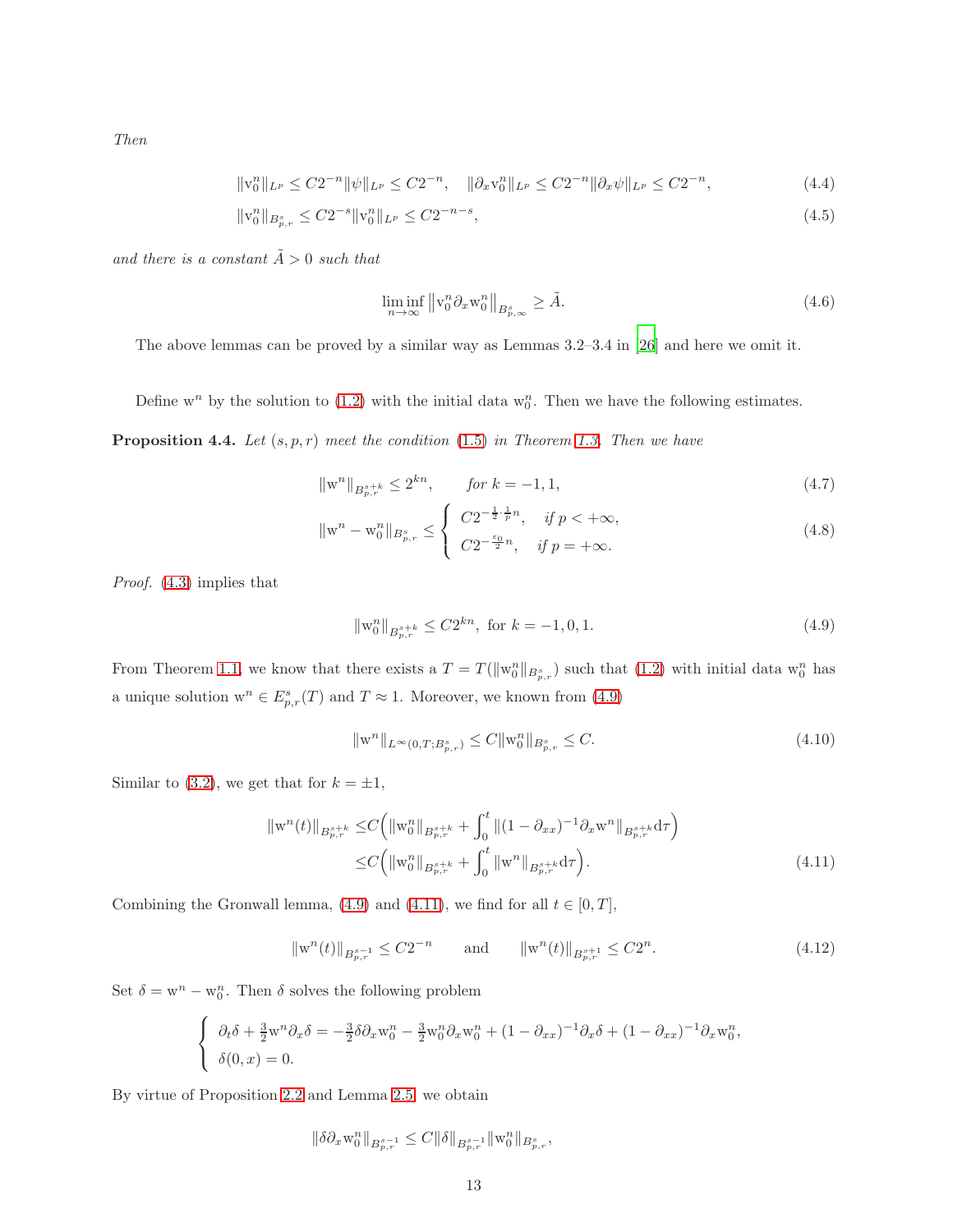$$
\|(1-\partial_{xx})^{-1}\partial_x \delta\|_{B^{s-1}_{p,r}} \leq C \|\delta\|_{B^{s-2}_{p,r}} \leq C \|\delta\|_{B^{s-1}_{p,r}}.
$$

 $(4.2)$  and  $(4.3)$  imply that

$$
\begin{aligned} \| \mathbf{w}_0^n \partial_x \mathbf{w}_0^n \|_{B^{s-1}_{p,r}} \leq & C \| \mathbf{w}_0^n \|_{L^\infty} \| \partial_x \mathbf{w}_0^n \|_{B^{s-1}_{p,r}} + \| \mathbf{w}_0^n \|_{B^{s-1}_{p,r}} \| \partial_x \mathbf{w}_0^n \|_{L^\infty} \\ \leq & C 2^{-ns} + 2^{-n} 2^{-ns+n} \leq C 2^{-ns} . \end{aligned}
$$

For  $1 \le p < +\infty$ , then  $0 < \frac{1}{p} \le 1$ . Hence,

$$
\|(1-\partial_{xx})^{-1}\partial_x\mathbf{w}_0^n\|_{B^{s-1}_{p,r}}\leq C\|\mathbf{w}_0^n\|_{B^{s-\frac{1}{p}}_{p,r}}\leq C\|\mathbf{w}_0^n\|_{B^{s-1-\frac{1}{p}}_{p,r}}\leq C2^{-(1+\frac{1}{p})n}.
$$

For  $p = +\infty$ , then  $s > 1 + \frac{1}{p} = 1$ , so there exists a constant  $\epsilon_0 > 0$  such that  $s > 1 + \epsilon_0$ , therefore, we have

$$
||(1-\partial_{xx})^{-1}\partial_x w_0^n||_{B^{s-1}_{p,r}} \leq C||(1-\partial_{xx})^{-1}\partial_x w_0^n||_{B^{s-\epsilon_0}_{p,r}} \leq C||w_0^n||_{B^{s-1-\epsilon_0}_{p,r}} \leq C2^{-(1+\epsilon_0)n}.
$$

It follows that

$$
\|{\bf w}^n-{\bf w}^n_0\|_{B^{s-1}_{p,r}}=\|\delta\|_{B^{s-1}_{p,r}}\leq \left\{\begin{array}{ll} C2^{-(1+\frac{1}{p})n},&\hbox{if $p<+\infty$,}\\ C2^{-(1+\epsilon_0)n},&\hbox{if $p=+\infty$,}\end{array}\right.
$$

which implies from the interpolation inequality that

$$
\|{\bf w}^n-{\bf w}^n_0\|_{{\cal B}^s_{p,r}}\leq \|{\bf w}^n-{\bf w}^n_0\|_{{\cal B}^{s-1}_{p,r}}^{\frac{1}{2}}\|{\bf w}^n-{\bf w}^n_0\|_{{\cal B}^{s+1}_{p,r}}^{\frac{1}{2}}\leq\left\{\begin{array}{ll}C2^{-\frac{1}{2}\cdot\frac{1}{p}n},&\hbox{ if }p<+\infty,\\C2^{-\frac{\epsilon_0}{2}n},&\hbox{ if }p=+\infty.\end{array}\right.
$$

This thus finish the proof of the proposition.

In order to obtain the non-uniform continuous dependence for [\(1.2\)](#page-1-2), we need to construct a sequence of initial data  $u_0^n = w_0^n + v_0^n$ .

**Proposition 4.5.** Let  $(s, p, r)$  meet the condition [\(1.5\)](#page-3-1) in Theorem [1.3](#page-3-2) and  $u^n$  be the solution to [\(1.2\)](#page-1-2) with *initial data*  $u_0^n$ *. Define*  $z_0^n = -\frac{3}{2}u_0^n \partial_x u_0^n$ *. Then we have* 

$$
||u^n - u_0^n - t z_0^n||_{B_{p,r}^s} \le C t^2 + C 2^{-n}.
$$
\n(4.13)

*Proof.* Since  $u_0^n = w_0^n + v_0^n$ , then by Lemmas [4.2](#page-11-3)[–4.3](#page-11-4) and Proposition [4.4,](#page-12-2) we see

$$
||u^n||_{B^{s+k}_{p,r}} \leq C||u_0^n||_{B^{s+k}_{p,r}} \leq C2^{kn}, \quad k = 0, \pm 1. \tag{4.14}
$$

Owing to  $z_0^n = -\frac{3}{2}u_0^n \partial_x u_0^n$ , we can deduce that

$$
\begin{split} &\|{\bf z}_0^n\|_{B^{s-1}_{p,r}}\le C\|u^n_0\|_{B^{s-1}_{p,r}}\|\partial_x u^n_0\|_{B^{s-1}_{p,r}}\le C\|u^n_0\|_{B^{s-1}_{p,r}}\|u^n_0\|_{B^{s}_{p,r}}\le C2^{-n},\\ &\|{\bf z}_0^n\|_{B^{s}_{p,r}}\le C\|u^n_0\|_{L^\infty}\|u^n_0\|_{B^{s+1}_{p,r}}+\|\partial_x u^n_0\|_{L^\infty}\|u^n_0\|_{B^{s}_{p,r}}\le C2^{-n}2^{n}+C\le C,\\ &\|{\bf z}_0^n\|_{B^{s+1}_{p,r}}\le C\|u^n_0\|_{L^\infty}\|u^n_0\|_{B^{s+2}_{p,r}}+\|\partial_x u^n_0\|_{L^\infty}\|u^n_0\|_{B^{s+1}_{p,r}}\le C2^{-n}2^{2n}+C2^{n}\le C2^{n}. \end{split}
$$

<span id="page-13-0"></span>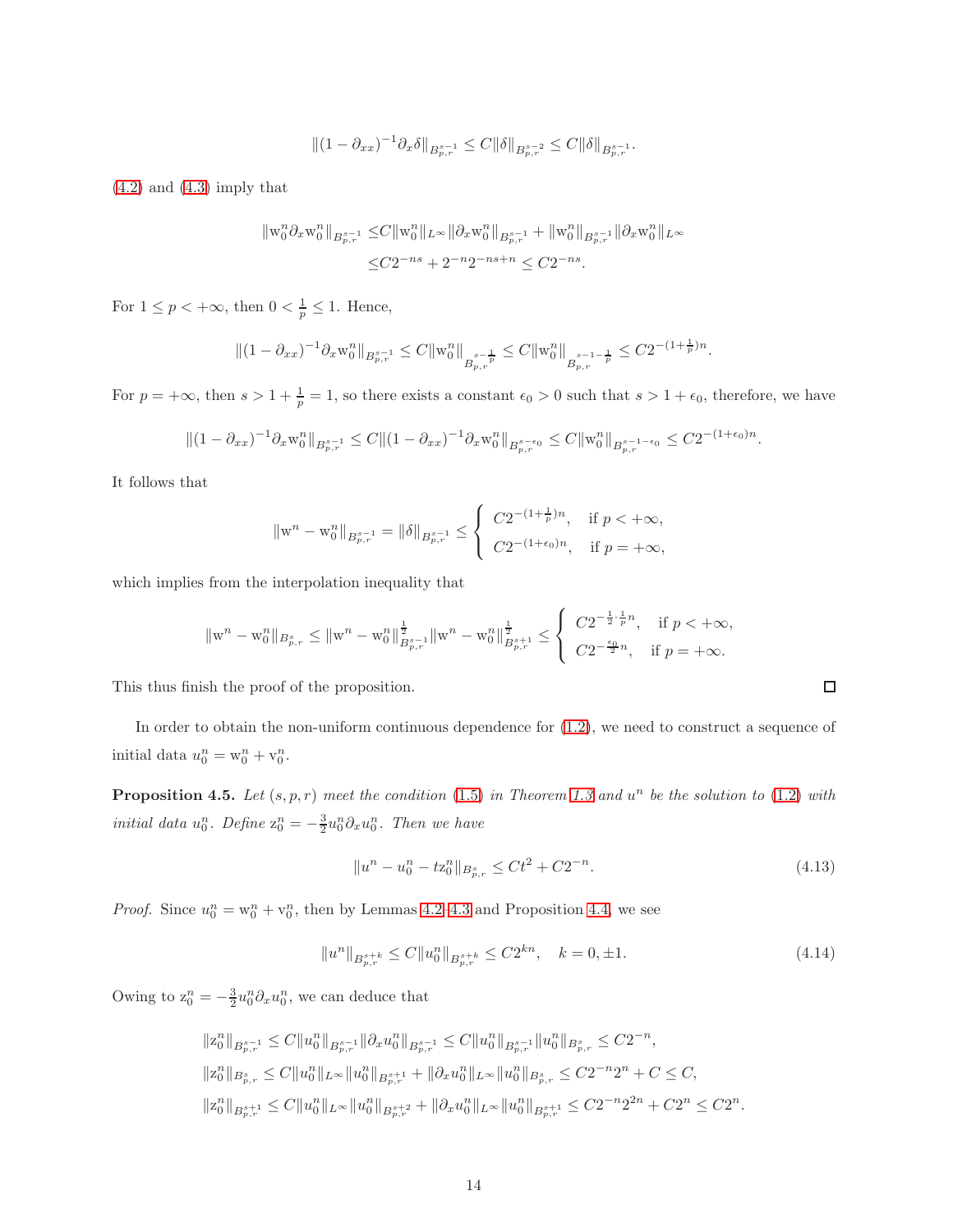Set  $u^n = u_0^n + t z_0^n + e^n$ . We know that  $e^n$  satisfies

<span id="page-14-0"></span>
$$
\begin{cases}\n\partial_t e^n + \frac{3}{2} u^n \partial_x e^n = -\frac{3}{2} e^n \partial_x (u_0^n + t z_0^n) + (1 - \partial_{xx})^{-1} \partial_x u^n - \frac{3}{2} t (z_0^n \partial_x u_0^n + u_0^n \partial_x z_0^n) - \frac{3}{2} t^2 z_0^n \partial_x z_0^n, \\
e^n(0, x) = e_0^n(x) = 0.\n\end{cases}
$$
\n(4.15)

For  $k = -1$ , applying Lemma [2.8](#page-6-2) to [\(4.15\)](#page-14-0), we see for all  $t \in [0, T]$ ,

$$
\|e^{n}(t)\|_{B_{p,r}^{s-1}} \leq C \int_0^t \|u^n\|_{B_{p,r}^s} \|e^{n}(\tau)\|_{B_{p,r}^{s-1}} d\tau + C \int_0^t \|e^{n}\partial_x(u_0^n + tx_0^n)\|_{B_{p,r}^{s-1}} d\tau + C \int_0^t \|(1 - \partial_{xx})^{-1}\partial_x u^n\|_{B_{p,r}^{s-1}} d\tau + Ct^2 (\|z_0^n\partial_x u_0^n\|_{B_{p,r}^{s-1}} + \|u_0^n\partial_x z_0^n\|_{B_{p,r}^{s-1}}) + Ct^3 \|z_0^n\partial_x z_0^n\|_{B_{p,r}^{s-1}}.
$$
\n(4.16)

Since  $u^n$  is bounded in  $C([0,T]; B^s_{p,r})$  with  $T \approx 1$ , we can deduce from Lemma [2.5,](#page-5-0) Lemma [4.2](#page-11-3) and Lemma [4.3](#page-11-4) that

<span id="page-14-1"></span>
$$
\begin{aligned} &\| \mathrm{e}^n \partial_x (u_0^n + t \mathbf{z}_0^n) \|_{B^{s-1}_{p,r}} \leq \| \mathrm{e}^n \|_{B^{s-1}_{p,r}} ( \| u_0^n \|_{B^s_{p,r}} + \| \mathbf{z}_0^n \|_{B^s_{p,r}} ) \leq C \| \mathrm{e}^n \|_{B^{s-1}_{p,r}}, \\ &\| (1 - \partial_{xx})^{-1} \partial_x u^n \|_{B^{s-1}_{p,r}} \leq C \| u^n \|_{B^{s-2}_{p,r}} \leq C \| u^n \|_{B^{s-1}_{p,r}} \leq C \| u_0^n \|_{B^{s-1}_{p,r}} \leq C 2^{-n}, \\ &\| \mathbf{z}_0^n \partial_x u_0^n \|_{B^{s-1}_{p,r}} \leq \| \mathbf{z}_0^n \|_{B^{s-1}_{p,r}} \| u_0^n \|_{B^s_{p,r}} \leq C 2^{-n}, \\ &\| u_0^n \partial_x \mathbf{z}_0^n \|_{B^{s-1}_{p,r}} \leq \| u_0^n \|_{B^{s-1}_{p,r}} \| \mathbf{z}_0^n \|_{B^s_{p,r}} \leq C 2^{-n}, \\ &\| \mathbf{z}_0^n \partial_x \mathbf{z}_0^n \|_{B^{s-1}_{p,r}} \leq C \| \mathbf{z}_0^n \|_{B^{s-1}_{p,r}} \| \mathbf{z}_0^n \|_{B^s_{p,r}} \leq C 2^{-n}. \end{aligned}
$$

Plugging the above inequaties into [\(4.16\)](#page-14-1), we can find

<span id="page-14-3"></span><span id="page-14-2"></span>
$$
\|e^{n}(t)\|_{B^{s-1}_{p,r}} \le C \int_0^t \|e^{n}(\tau)\|_{B^{s-1}_{p,r}} d\tau + Ct2^{-n} \le Ct2^{-n}
$$
\n(4.17)

where we use the Gronwall lemma in the last inequality.

For  $k = 0$ , we have

$$
\begin{split} \|\mathbf{e}^{n}(t)\|_{B_{p,r}^{s}} \leq & C \int_{0}^{t} \|\mathbf{e}^{n}(\tau)\|_{B_{p,r}^{s}} \|u^{n}\|_{B_{p,r}^{s}} d\tau + C \int_{0}^{t} \|\mathbf{e}^{n} \partial_{x} (u_{0}^{n} + t z_{0}^{n})\|_{B_{p,r}^{s}} d\tau \\ & + C \int_{0}^{t} \|(1 - \partial_{xx})^{-1} \partial_{x} u^{n}\|_{B_{p,r}^{s}} d\tau + C t^{2} (\|z_{0}^{n} \partial_{x} u_{0}^{n}\|_{B_{p,r}^{s}} + \|u_{0}^{n} \partial_{x} z_{0}^{n}\|_{B_{p,r}^{s}}) \\ & + C t^{3} \|z_{0}^{n} \partial_{x} z_{0}^{n}\|_{B_{p,r}^{s}}. \end{split} \tag{4.18}
$$

Similarly, according to Lemma [2.5,](#page-5-0) Lemma [4.2](#page-11-3) and Lemma [4.3,](#page-11-4) one has

$$
\begin{aligned} &\| \mathrm{e}^n \partial_x (u_0^n + t \mathbf{z}_0^n) \|_{B_{p,r}^s} \leq C \| \mathrm{e}^n \|_{B_{p,r}^s} \| u_0^n, \mathbf{z}_0^n \|_{B_{p,r}^s} + C \| \mathrm{e}^n \|_{B_{p,r}^{s-1}} \| u_0^n, \mathbf{z}_0^n \|_{B_{p,r}^{s+1}} \leq C \| \mathrm{e}^n \|_{B_{p,r}^s} + C 2^n \| \mathrm{e}^n \|_{B_{p,r}^{s-1}}, \\ &\| (1 - \partial_{xx})^{-1} \partial_x u^n \|_{B_{p,r}^s} \leq C \| u^n \|_{B_{p,r}^{s-1}} \leq C \| u_0^n \|_{B_{p,r}^{s-1}} \leq C 2^{-n}, \\ &\| \mathbf{z}_0^n \partial_x u_0^n \|_{B_{p,r}^s} \leq C \Big( \| \mathbf{z}_0^n \|_{B_{p,r}^s} \| u_0^n \|_{B_{p,r}^s} + \| \mathbf{z}_0^n \|_{B_{p,r}^{s-1}} \| u_0^n \|_{B_{p,r}^{s+1}} \Big) \leq C, \\ &\| u_0^n \partial_x \mathbf{z}_0^n \|_{B_{p,r}^s} \leq C \Big( \| u_0^n \|_{B_{p,r}^s} \| \mathbf{z}_0^n \|_{B_{p,r}^s} + \| u_0^n \|_{B_{p,r}^{s-1}} \| \mathbf{z}_0^n \|_{B_{p,r}^{s+1}} \Big) \leq C, \\ &\| \mathbf{z}_0^n \partial_x \mathbf{z}_0^n \|_{B_{p,r}^s} \leq C \Big( \| \mathbf{z}_0^n \|_{B_{p,r}^s} \| \mathbf{z}_0^n \|_{B_{p,r}^s} + \| \mathbf{z}_0^n \|_{B_{p,r}^{s-1}} \| \mathbf{z}_0^n \|_{B_{p,r}^{s+1}} \Big) \leq C. \end{aligned}
$$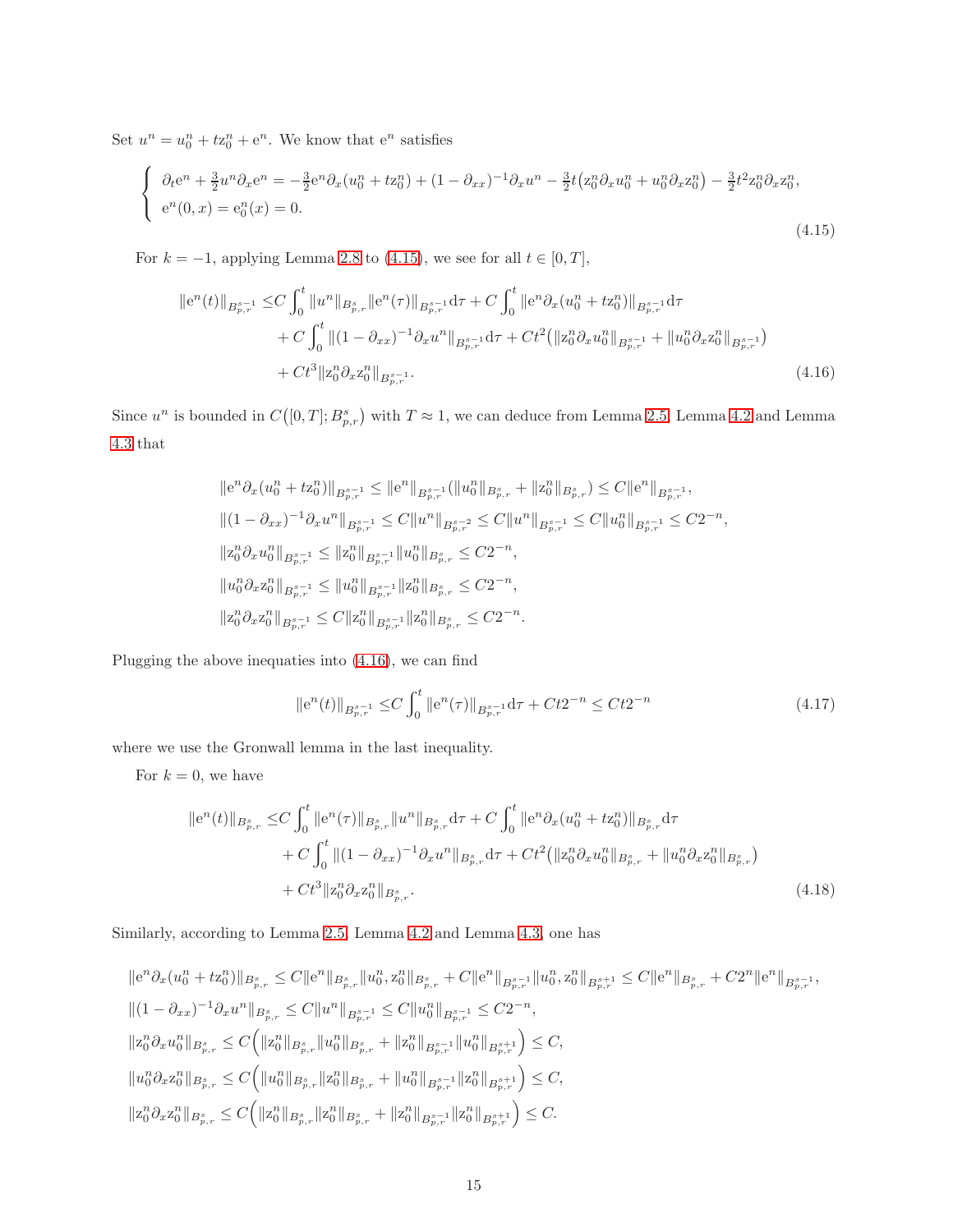[\(4.17\)](#page-14-2) togethering with [\(4.18\)](#page-14-3) yield

$$
||e^{n}(t)||_{B_{p,r}^{s}} \leq C \int_{0}^{t} 2^{n} ||e^{n}(\tau)||_{B_{p,r}^{s-1}} d\tau + \int_{0}^{t} ||e^{n}(\tau)||_{B_{p,r}^{s}} d\tau + Ct^{2} + Ct2^{-n}
$$
  

$$
\leq Ct^{2} + Ct2^{-n} + \int_{0}^{t} ||e^{n}(\tau)||_{B_{p,r}^{s}} d\tau
$$
  

$$
\leq Ct^{2} + C2^{-n}.
$$

Thus, we prove the proposition.

Now we give the proof of Theorem [1.3.](#page-3-2)

The proof of Theorem [1.3:](#page-3-2) Lemma [4.3](#page-11-4) guarantees that

$$
||u_0^n - \mathbf{w}_0^n||_{B_{p,r}^s} = ||\mathbf{v}_0^n||_{B_{p,r}^s} \leq C2^{-n}.
$$

It follows that

$$
\lim_{n \to \infty} \left\| u_0^n - \mathbf{w}_0^n \right\|_{B_{p,r}^s} = 0.
$$

Moreover, we have from  $(4.5)$ ,  $(4.8)$  and  $(4.13)$ 

$$
\begin{aligned}\n\|u^n - \mathbf{w}^n\|_{B_{p,r}^s} &= \|tz_0^n + \mathbf{v}_0^n + \mathbf{w}_0^n - \mathbf{w}^n + \mathbf{e}^n\|_{B_{p,r}^s} \\
&\geq & t \|z_0^n\|_{B_{p,r}^s} - \|\mathbf{v}_0^n\|_{B_{p,r}^s} - \|\mathbf{w}^n - \mathbf{w}_0^n\|_{B_{p,r}^s} - \|\mathbf{e}^n\|_{B_{p,r}^s} \\
&\geq & \left\{ \begin{array}{ll} t \|z_0^n\|_{B_{p,r}^s} - Ct^2 - C2^{-\frac{1}{2}\cdot\frac{1}{p}n}, & \text{if } p < +\infty, \\ t \|z_0^n\|_{B_{p,r}^s} - Ct^2 - C2^{-\frac{\epsilon_0}{2}n}, & \text{if } p = +\infty.\end{array} \right.\n\end{aligned}
$$

Owing to  $z_0^n = -\frac{3}{2} [v_0^n \partial_x w_0^n + w_0^n \partial_x w_0^n + w_0^n \partial_x v_0^n + v_0^n \partial_x v_0^n]$ , we find from Lemmas 4.2-[4.3](#page-11-4)

$$
\|\mathbf{w}_0^n\partial_x\mathbf{w}_0^n\|_{B_{p,r}^s}\leq \|\mathbf{w}_0^n\|_{L^\infty}\|\mathbf{w}_0^n\|_{B_{p,r}^{s+1}}+\|\partial_x\mathbf{w}_0^n\|_{L^\infty}\|\mathbf{w}_0^n\|_{B_{p,r}^s}\leq C2^{-n(s-1)}\leq \left\{\begin{array}{ll} C2^{-\frac{1}{2}\cdot\frac{1}{p}n}, & \text{if } p<+\infty, \\ C2^{-\frac{\epsilon_0}{2}n}, & \text{if } p=+\infty,\end{array}\right.
$$

$$
\begin{aligned} &\| \mathbf{w}_0^n \partial_x \mathbf{v}_0^n \|_{B_{p,r}^s} \leq \| \mathbf{w}_0^n \|_{B_{p,r}^s} \| \mathbf{v}_0^n \|_{B_{p,r}^{s+1}} \leq C 2^{-n}, \\ &\| \mathbf{v}_0^n \partial_x \mathbf{v}_0^n \|_{B_{p,r}^s} \leq \| \mathbf{v}_0^n \|_{B_{p,r}^s} \| \mathbf{v}_0^n \|_{B_{p,r}^{s+1}} \leq C 2^{-n}. \end{aligned}
$$

By means of the embedding  $B^s_{p,r} \hookrightarrow B^s_{p,\infty}$ , we get

$$
-\|\mathbf{w}_{0}^{n}\partial_{x}\mathbf{w}_{0}^{n}\|_{B_{p,\infty}^{s}} - \|\mathbf{w}_{0}^{n}\partial_{x}\mathbf{v}_{0}^{n}\|_{B_{p,\infty}^{s}} - \|\mathbf{v}_{0}^{n}\partial_{x}\mathbf{v}_{0}^{n}\|_{B_{p,\infty}^{s}} \ge -\|\mathbf{w}_{0}^{n}\partial_{x}\mathbf{w}_{0}^{n}\|_{B_{p,r}^{s}} - \|\mathbf{w}_{0}^{n}\partial_{x}\mathbf{v}_{0}^{n}\|_{B_{p,r}^{s}} - \|\mathbf{v}_{0}^{n}\partial_{x}\mathbf{v}_{0}^{n}\|_{B_{p,r}^{s}}
$$

$$
\ge \begin{cases} -C2^{-\frac{1}{2}\cdot\frac{1}{p}n}, & \text{if } p < +\infty, \\ -C2^{-\frac{\epsilon_{0}}{2}n}, & \text{if } p = +\infty. \end{cases}
$$

Hence, for  $t > 0$  small enough, we have

$$
\|u^n - \mathbf{w}^n\|_{B_{p,r}^s} \ge \left\{ \begin{array}{l} t \|\mathbf{v}_0^n \partial_x \mathbf{w}_0^n\|_{B_{p,\infty}^s} - C 2^{-\frac{1}{2} \cdot \frac{1}{p} n}, \quad \text{if } p < +\infty, \\[10pt] t \|\mathbf{v}_0^n \partial_x \mathbf{w}_0^n\|_{B_{p,\infty}^s} - C 2^{-\frac{\epsilon_0}{2} n}, \quad \text{if } p = +\infty. \end{array} \right.
$$

Combining with [\(4.6\)](#page-12-5), we finally obtain

 $\liminf_{n\to\infty}$  $\left\|u^{n}-\mathbf{w}^{n}\right\|_{B^{s}_{p,r}} \gtrsim t, \quad \text{for } t > 0 \text{ small enough.}$ 

This proves Theorem [1.3.](#page-3-2)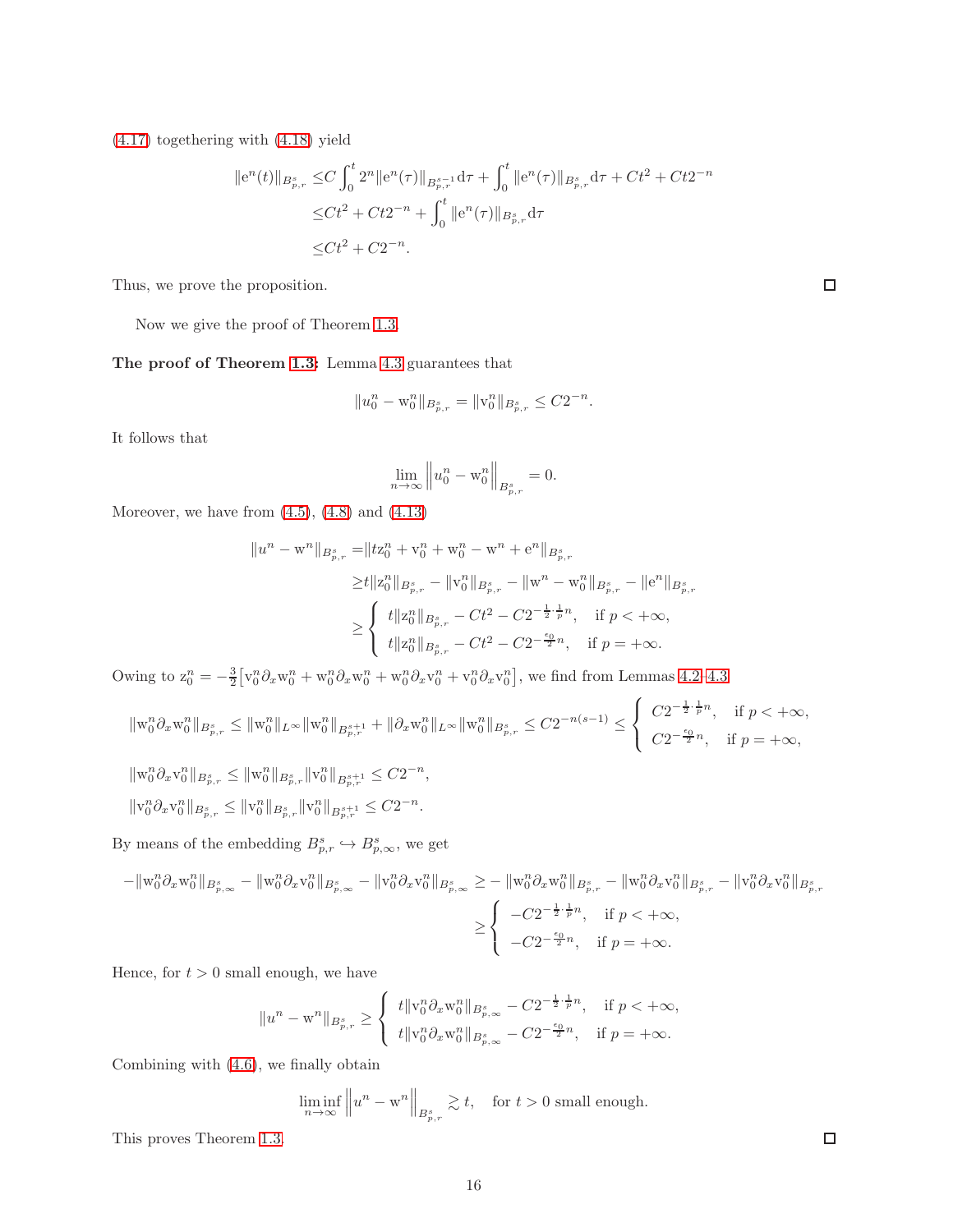## <span id="page-16-0"></span>5 Ill-posedness in Besov spaces

This section is devoted to investigating the ill-posedness for the Cauchy problem [\(1.2\)](#page-1-2) in Besov space  $B_{p,\infty}^{\sigma}$ with  $\sigma > 3 + \frac{1}{p}, 1 \le p \le +\infty$ .

<span id="page-16-1"></span>Similar to [\[26](#page-21-9)], we can verify that for  $g_n(x) := \psi(x) \cos\left(\frac{33}{24}2^n x\right)$  and  $n \ge 2$ ,

$$
\Delta_j(g_n) = \begin{cases} g_n, & \text{if } j = n, \\ 0, & \text{if } j \neq n. \end{cases}
$$
\n(5.1)

We can also obtain the following similar result:

<span id="page-16-2"></span>**Lemma 5.1.** *Let*  $4 \leq l$ ,  $n \in \mathbb{N}^+$ *. Define the function*  $h_{m,n}^l(x)$  *by* 

$$
h_{m,n}^l(x) := \psi(x) \cos\left(\frac{33}{24} (2^{ln} \pm 2^{lm}) x\right) \quad \text{with} \quad 0 \le m \le n-1.
$$

*Then we have*

$$
\Delta_j(h_{m,n}^l) = \begin{cases} h_{m,n}^l, & \text{if } j = ln, \\ 0, & \text{if } j \neq ln. \end{cases}
$$

*Proof.* The proof is similar to that of in [\[27\]](#page-21-13), and here we omit it.

<span id="page-16-3"></span>**Lemma 5.2.** *Let*  $1 \leq p \leq +\infty$ *. Define the initial data*  $u_0(x)$  *as* 

$$
u_0(x) := \sum_{n=0}^{\infty} 2^{-\ln \sigma} g_n^l(x),
$$

*where*

$$
g_n^l(x) := \psi(x) \cos\left(\frac{33}{24}2^{ln}x\right), \quad n \ge 0.
$$

*Then for any*  $\sigma > 3 + \frac{1}{p}$  *and for some l large enough, we have* 

$$
||u_0||_{B_{p,\infty}^{\sigma}} \leq C,
$$
  

$$
||\Delta_{ln}(u_0^2)||_{L^p} \geq c2^{-ln\sigma}.
$$

*Proof.* Appealing to the definition of Besov spaces, the support of  $\varphi(2^{-j} \cdot)$  and [\(5.1\)](#page-16-1), we see

$$
||u_0||_{B_{p,\infty}^{\sigma}} = \sup_{j\geq -1} 2^{j\sigma} ||\Delta_j u_0||_{L^p}
$$
  
= 
$$
\sup_{j\geq 0} ||\psi(x)\cos\left(\frac{33}{24}2^j x\right)||_{L^p}
$$
  

$$
\leq C.
$$

Notice that the simple fact

$$
\cos(\mathbf{a} + \mathbf{b}) + \cos(\mathbf{a} - \mathbf{b}) = 2\cos\mathbf{a}\cos\mathbf{b}
$$

and

$$
\sum_{n=0}^{\infty} \sum_{m=0,m \neq n}^{\infty} \mathbf{X}_n \mathbf{X}_m = 2 \sum_{n=0}^{\infty} \sum_{m=0}^{n-1} \mathbf{X}_n \mathbf{X}_m,
$$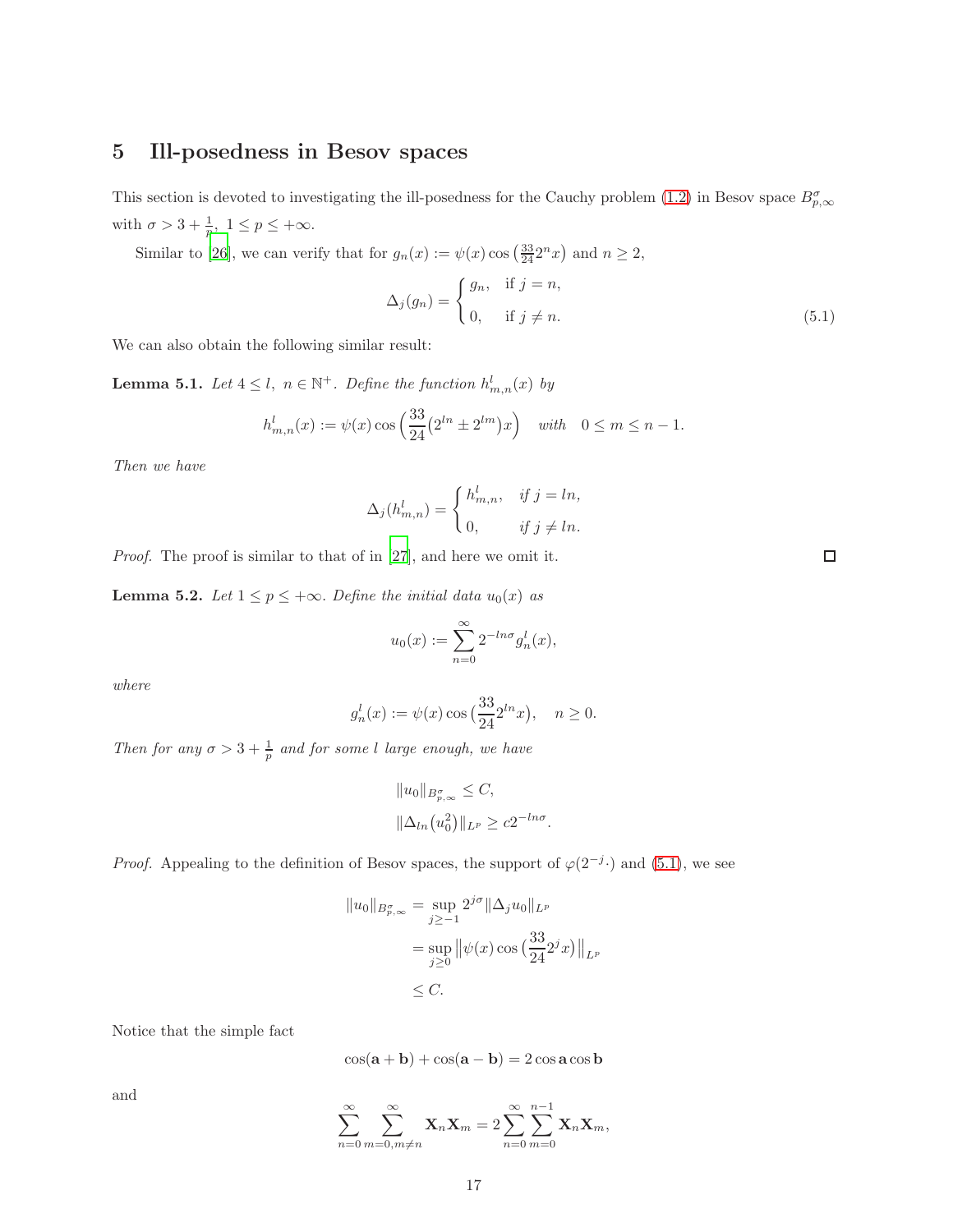then direct computations give

$$
u_0^2(x) = \frac{1}{2} \sum_{n=0}^{\infty} 2^{-2ln\sigma} \psi^2(x) + \frac{1}{2} \sum_{n=0}^{\infty} 2^{-2ln\sigma} \psi^2(x) \cos\left(\frac{33}{24} 2^{ln+1} x\right) + \sum_{n=1}^{\infty} \sum_{m=0}^{n-1} 2^{-l(n+m)\sigma} \psi^2(x) \Big[ \cos\left(\frac{33}{24} (2^{ln} - 2^{lm}) x\right) + \cos\left(\frac{33}{24} (2^{ln} + 2^{lm}) x\right) \Big].
$$

Lemma [5.1](#page-16-2) yields

$$
\Delta_{ln}(u_0^2) = 2^{-ln\sigma} \psi^2(x) \left[ \cos\left(\frac{33}{24}(2^{ln} - 1)x\right) + \cos\left(\frac{33}{24}(2^{ln} + 1)x\right) \right] + \sum_{m=1}^{n-1} 2^{-l(n+m)\sigma} \psi^2(x) \left[ \cos\left(\frac{33}{24}(2^{ln} - 2^{lm})x\right) + \cos\left(\frac{33}{24}(2^{ln} + 2^{lm})x\right) \right] := K_1 + K_2,
$$

where we denote

$$
K_1 = 2 \cdot 2^{-\ln \sigma} \psi^2(x) \cos\left(\frac{33}{24} 2^{\ln x}\right) \cos\left(\frac{33}{24} x\right),
$$
  
\n
$$
K_2 = 2 \sum_{m=1}^{n-1} 2^{-l(n+m)\sigma} \psi^2(x) \cos\left(\frac{33}{24} 2^{\ln x}\right) \cos\left(\frac{33}{24} 2^{\ln x}\right).
$$

For the first term  $K_1$ , after a simple calculation, we discover

$$
\|K_1\|_{L^p} \ge 2^{-\ln \sigma} \|\psi^2(x)\cos\left(\frac{33}{24}2^{\ln x}\right)\cos\left(\frac{33}{24}x\right)\|_{L^p}.\tag{5.2}
$$

Similar to Lemma 3.2 in [\[26\]](#page-21-9), we have for some  $\lambda > 0$ 

$$
\left\|\psi^{2}(x)\cos\left(\frac{33}{24}2^{ln}x\right)\cos\left(\frac{33}{24}x\right)\right\|_{L^{p}} \ge c(p,\lambda,\psi(0)).
$$
\n(5.3)

Then we obtain from  $(5.2)$ – $(5.3)$  that

$$
||K_1||_{L^p} \ge c2^{-ln\sigma}.
$$
\n(5.4)

<span id="page-17-3"></span><span id="page-17-2"></span><span id="page-17-1"></span><span id="page-17-0"></span> $\Box$ 

For the second term  $K_2$ , from a straightforward calculation, we deduce

$$
\|K_2\|_{L^p} \le C \sum_{m=1}^{n-1} 2^{-l(n+m)\sigma} \le C 2^{-l(n+1)\sigma}.
$$
\n(5.5)

[\(5.4\)](#page-17-2) and [\(5.5\)](#page-17-3) together yield that

$$
\|\Delta_{ln}(u_0^2)\|_{L^p} \ge (c - C2^{-l\sigma})2^{-ln\sigma}.
$$

Choosing  $l \geq 4$  such that  $c - C2^{-l\sigma} > 0$  and then we finish the proof of Lemma [5.2.](#page-16-3)

<span id="page-17-4"></span>**Proposition 5.3.** Let  $s = \sigma - 2$  and  $u_0 \in B^{\sigma}_{p,\infty}$ . Assume  $u \in L^{\infty}_{T} B^{\sigma}_{p,\infty}$  be the solution to the Cauchy *problem* [\(1.2\)](#page-1-2)*, we have*

$$
\|u(t) - u_0\|_{B^{s-1}_{p,\infty}} \leq Ct \Big( \|u_0\|_{B^{s-1}_{p,\infty}} + \|u_0\|_{B^{s-1}_{p,\infty}} \|u_0\|_{B^{s}_{p,\infty}} \Big),
$$
  

$$
\|u(t) - u_0\|_{B^{s}_{p,\infty}} \leq Ct (\|u_0\|_{B^{s-1}_{p,\infty}} + \|u_0\|_{B^{s}_{p,\infty}}^2 + \|u_0\|_{B^{s-1}_{p,\infty}} \|u_0\|_{B^{s+1}_{p,\infty}} ),
$$
  

$$
\|u(t) - u_0\|_{B^{s+1}_{p,\infty}} \leq Ct (\|u_0\|_{B^{s}_{p,\infty}} + \|u_0\|_{B^{s}_{p,\infty}} \|u_0\|_{B^{s+1}_{p,\infty}} + \|u_0\|_{B^{s-1}_{p,\infty}} \|u_0\|_{B^{s+2}_{p,\infty}} ).
$$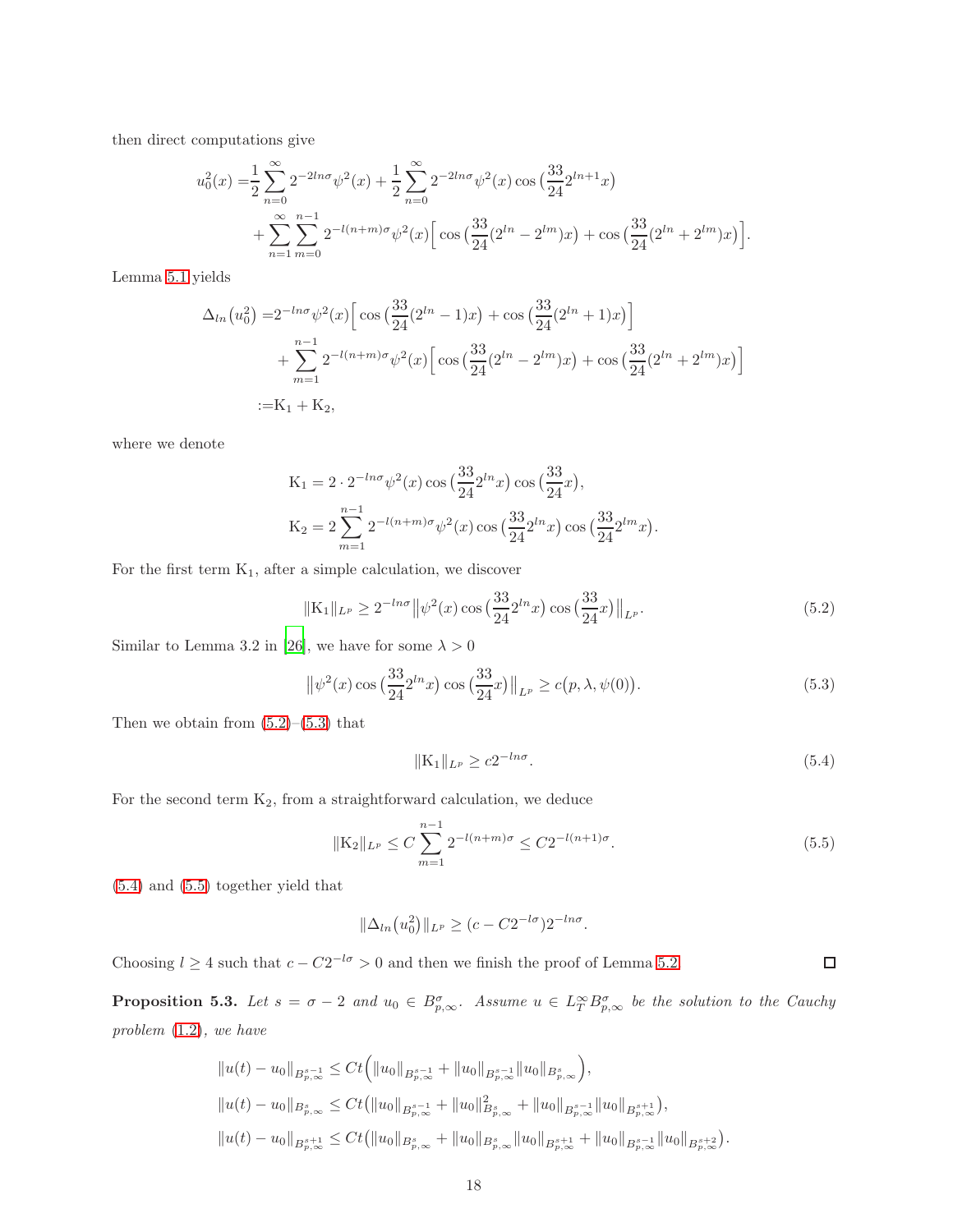*Proof.* For  $\gamma > 0$ , taking advantage of Lemma [2.8](#page-6-2) and Theorem [1.1,](#page-2-0) we find

<span id="page-18-0"></span>
$$
||u(t)||_{L^{\infty}_{T}B^{\gamma}_{p,\infty}} \leq C||u_0||_{B^{\gamma}_{p,\infty}}.
$$
\n(5.6)

By the Mean Value Theorem, we obtain from [\(5.6\)](#page-18-0) that

$$
\|u(t) - u_0\|_{B_{p,\infty}^s} \leq \int_0^t \|\partial_\tau u\|_{B_{p,\infty}^s} d\tau \n\leq \int_0^t \|(1 - \partial_{xx})^{-1}\partial_x u\|_{B_{p,\infty}^s} d\tau + \frac{3}{2} \int_0^t \|uu_x\|_{B_{p,\infty}^s} d\tau \n\leq Ct(\|u\|_{L_t^\infty B_{p,\infty}^{s-1}} + \|u\|_{L_t^\infty B_{p,\infty}^s}^2 + \|u\|_{L_t^\infty L^\infty} \|u_x\|_{L_t^\infty B_{p,\infty}^s}) \n\leq Ct(\|u\|_{L_t^\infty B_{p,\infty}^{s-1}} + \|u\|_{L_t^\infty B_{p,\infty}^s}^2 + \|u\|_{L_t^\infty B_{p,\infty}^{s-1}} \|u\|_{L_t^\infty B_{p,\infty}^{s+1}})
$$
\n
$$
\leq Ct(\|u_0\|_{B_{p,\infty}^{s-1}} + \|u_0\|_{B_{p,\infty}^s}^2 + \|u_0\|_{B_{p,\infty}^{s-1}} \|u_0\|_{B_{p,\infty}^{s+1}}).
$$

Following the same arguments, we get

$$
||u(t) - u_0||_{B_{p,\infty}^{s-1}} \leq \int_0^t ||\partial_\tau u||_{B_{p,\infty}^{s-1}} d\tau
$$
  
\n
$$
\leq \int_0^t ||(1 - \partial_{xx})^{-1} \partial_x u||_{B_{p,\infty}^{s-1}} d\tau + \frac{3}{2} \int_0^t ||uu_x||_{B_{p,\infty}^{s-1}} d\tau
$$
  
\n
$$
\leq Ct \Big( ||u||_{L_t^\infty B_{p,\infty}^{s-1}} + ||u||_{L_t^\infty B_{p,\infty}^{s-1}} ||u||_{L_t^\infty B_{p,\infty}^s} \Big)
$$
  
\n
$$
\leq Ct \Big( ||u_0||_{B_{p,\infty}^{s-1}} + ||u_0||_{B_{p,\infty}^{s-1}} ||u_0||_{B_{p,\infty}^s} \Big)
$$

and

$$
\|u(t) - u_0\|_{B^{s+1}_{p,\infty}} \leq \int_0^t \|\partial_\tau u\|_{B^{s+1}_{p,\infty}} d\tau
$$
  
\n
$$
\leq \int_0^t \|(1 - \partial_{xx})^{-1}\partial_x u\|_{B^{s+1}_{p,\infty}} d\tau + \frac{3}{2} \int_0^t \|uu_x\|_{B^{s+1}_{p,\infty}} d\tau
$$
  
\n
$$
\leq Ct (\|u\|_{L^\infty_t B^s_{p,\infty}} + \|u\|_{L^\infty_t B^s_{p,\infty}} \|u\|_{L^\infty_t B^{s+1}_{p,\infty}} + \|u\|_{L^\infty_t B^{s-1}_{p,\infty}} \|u\|_{L^\infty_t B^{s+2}_{p,\infty}})
$$
  
\n
$$
\leq Ct (\|u_0\|_{B^s_{p,\infty}} + \|u_0\|_{B^s_{p,\infty}} \|u_0\|_{B^{s+1}_{p,\infty}} + \|u_0\|_{B^{s-1}_{p,\infty}} \|u_0\|_{B^{s+2}_{p,\infty}}).
$$

Thus, we finish the proof of Proposition [5.3.](#page-17-4)

<span id="page-18-1"></span>**Proposition 5.4.** Let  $s = \sigma - 2$  and  $u_0 \in B_{p,\infty}^{\sigma}$ . Assume that  $u \in L_T^{\infty}B_{p,\infty}^{\sigma}$  be the solution to the Cauchy *problem* [\(1.2\)](#page-1-2)*, we have*

$$
\begin{split} \|\mathbf{w}(t,u_0)\|_{B^s_{p,\infty}} \leq & C t^2 \Big( \|u_0\|_{B^{s-1}_{p,\infty}} + \|u_0\|_{B^{s-1}_{p,\infty}} \|u_0\|_{B^s_{p,\infty}} + \|u_0\|_{B^{s}_{p,\infty}}^3 + \|u_0\|_{B^{s-1}_{p,\infty}} \|u_0\|_{B^{s+1}_{p,\infty}} \\ & + \|u_0\|_{B^{s-1}_{p,\infty}}^2 \|u_0\|_{B^{s+2}_{p,\infty}} \Big), \end{split}
$$

*here and in what follows we denote*

$$
\mathbf{w}(t, u_0) := u(t) - u_0 - t\mathbf{T}(u_0),
$$
  

$$
\mathbf{T}(u_0) := -\frac{3}{2}u_0\partial_x u_0 + (1 - \partial_{xx})^{-1}\partial_x u_0.
$$

*In particular, we obtain*

$$
\|\mathbf{w}(t,u_0)\|_{B^{\sigma-2}_{p,\infty}} \leq C(\|u_0\|_{B^{\sigma}_{p,\infty}})t^2.
$$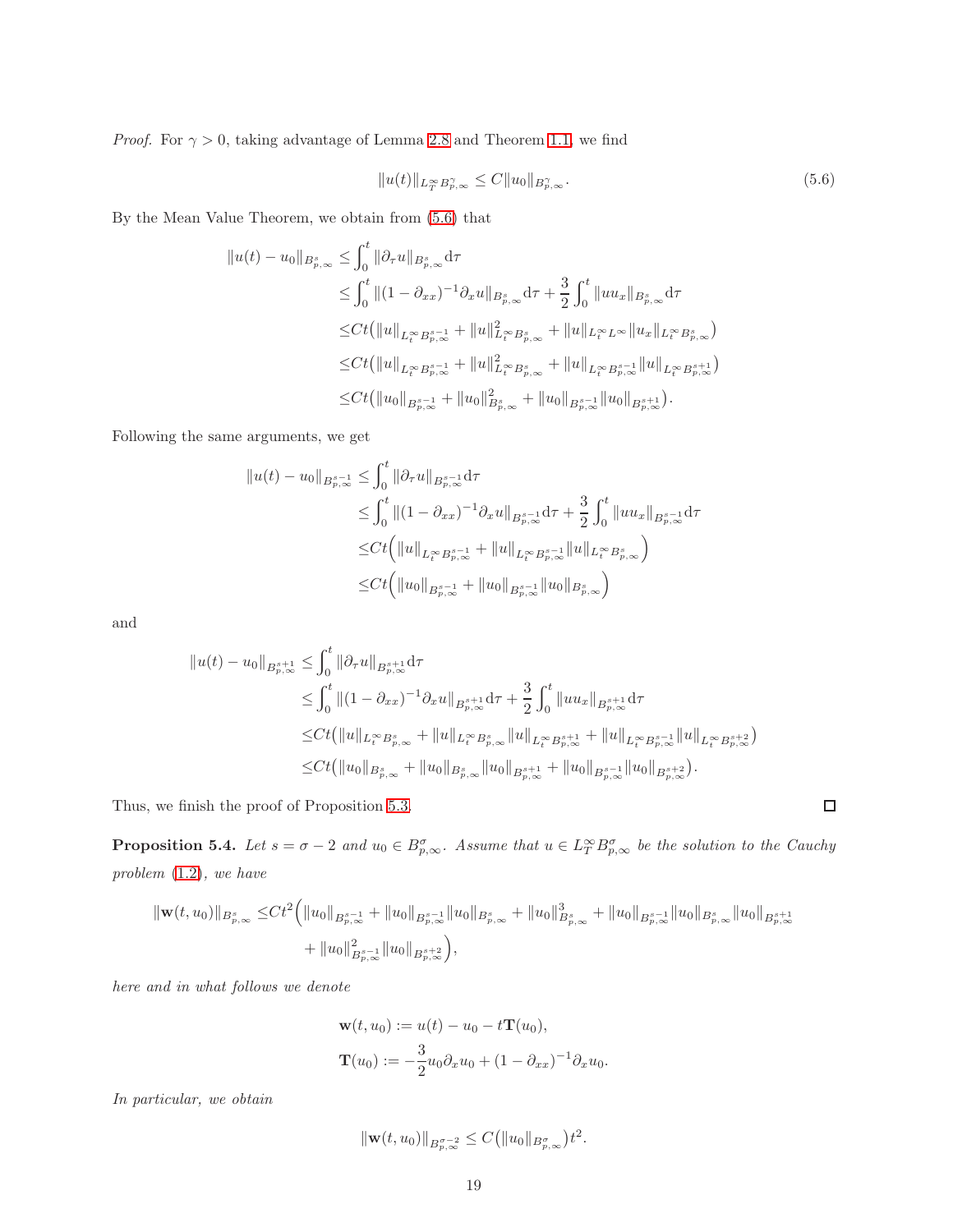*Proof.* Taking advantage of the Mean Value Theorem and Eq. [\(1.2\)](#page-1-2), and then using Lemma [2.5,](#page-5-0) we see

$$
\begin{split} \|\mathbf{w}(t,u_0)\|_{B^s_{p,\infty}} &\leq \int_0^t \|\partial_\tau u - \mathbf{T}(u_0)\|_{B^s_{p,\infty}} \mathrm{d}\tau \\ &\leq \int_0^t \|(1-\partial_{xx})^{-1}\partial_x (u-u_0)\|_{B^s_{p,\infty}} \mathrm{d}\tau + \frac{3}{2} \int_0^t \|u\partial_x u - u_0\partial_x u_0\|_{B^s_{p,\infty}} \mathrm{d}\tau \\ &\leq C \int_0^t \|u(\tau) - u_0\|_{B^{s-1}_{p,\infty}} \mathrm{d}\tau + C \int_0^t \|u(\tau) - u_0\|_{B^s_{p,\infty}} \|u_0\|_{B^s_{p,\infty}} \mathrm{d}\tau \\ &\quad + C \int_0^t \|u(\tau) - u_0\|_{B^{s-1}_{p,\infty}} \|u(\tau)\|_{B^{s+1}_{p,\infty}} \mathrm{d}\tau + C \int_0^t \|u(\tau) - u_0\|_{B^{s+1}_{p,\infty}} \|u_0\|_{B^{s-1}_{p,\infty}} \mathrm{d}\tau \\ &\leq C t^2 \Big( \|u_0\|_{B^{s-1}_{p,\infty}} + \|u_0\|_{B^{s-1}_{p,\infty}} \|u_0\|_{B^s_{p,\infty}} + \|u_0\|_{B^s_{p,\infty}}^3 + \|u_0\|_{B^{s-1}_{p,\infty}} \|u_0\|_{B^{s+1}_{p,\infty}} \\ &\quad + \|u_0\|_{B^{s-1}_{p,\infty}}^2 \|u_0\|_{B^{s+2}_{p,\infty}} \Big), \end{split}
$$

where we have used Proposition [5.3](#page-17-4) in the last step.

Thus, we complete the proof of Proposition [5.4.](#page-18-1)

Now we present the proof of Theorem [1.5.](#page-3-0)

The proof of Theorem [1.5:](#page-3-0) Using Proposition [2.1,](#page-4-1) Lemma [5.2](#page-16-3) and Proposition [5.4,](#page-18-1) we get

$$
||u(t) - u_0||_{B_{p,\infty}^{\sigma}} \ge 2^{ln\sigma} ||\Delta_{ln}(u(t) - u_0)||_{L^p} = 2^{ln\sigma} ||\Delta_{ln}(t\mathbf{T}(u_0) + \mathbf{w}(t, u_0))||_{L^p}
$$
  
\n
$$
\ge t2^{ln\sigma} ||\Delta_{ln}(\mathbf{T}(u_0))||_{L^p} - 2^{2ln}2^{ln(\sigma-2)} ||\Delta_{ln}(\mathbf{w}(t, u_0))||_{L^p}
$$
  
\n
$$
\ge ct2^{ln(\sigma+1)} ||\Delta_{ln}(u_0^2)||_{L^p} - Ct ||u_0||_{B_{p,\infty}^{\sigma-1}} - C2^{2ln} ||\mathbf{w}(t, u_0)||_{B_{p,\infty}^{\sigma-2}}
$$
  
\n
$$
\ge ct2^{ln(\sigma+1)} ||\Delta_{ln}(u_0^2)||_{L^p} - Ct - C2^{2ln}t^2
$$
  
\n
$$
\ge ct2^{ln} - Ct - C2^{2ln}t^2.
$$

Then, for  $l \geq 4$ , taking  $n > N$  large enough such that  $c2^{ln} \geq 2C$ , we deduce that

$$
||u(t) - u_0||_{B^{\sigma}_{p,\infty}} \ge ct2^{ln} - C2^{2ln}t^2.
$$

Thus, choosing  $t2^{ln} \approx \varepsilon$  with small  $\varepsilon$ , we eventually conclude that

$$
||u(t) - u_0||_{B^{\sigma}_{p,\infty}} \geq c\varepsilon - C\varepsilon^2 \geq c_1\varepsilon.
$$

This proves Theorem [1.5.](#page-3-0)

Acknowledgements. Y. Guo was supported by the Guangdong Basic and Applied Basic Research Foundation (No. 2020A1515111092) and Research Fund of Guangdong-Hong Kong-Macao Joint Laboratory for Intelligent Micro-Nano Optoelectronic Technology (No. 2020B1212030010).

## References

<span id="page-19-0"></span>[1] H. Bahouri, J. Y. Chemin, and R. Danchin, Fourier analysis and nonlinear partial differential equations, volume 343 of Grundlehren der Mathematischen Wissenschaften [Fundamental Principles of Mathematical Sciences], Springer, Heidelberg, 2011.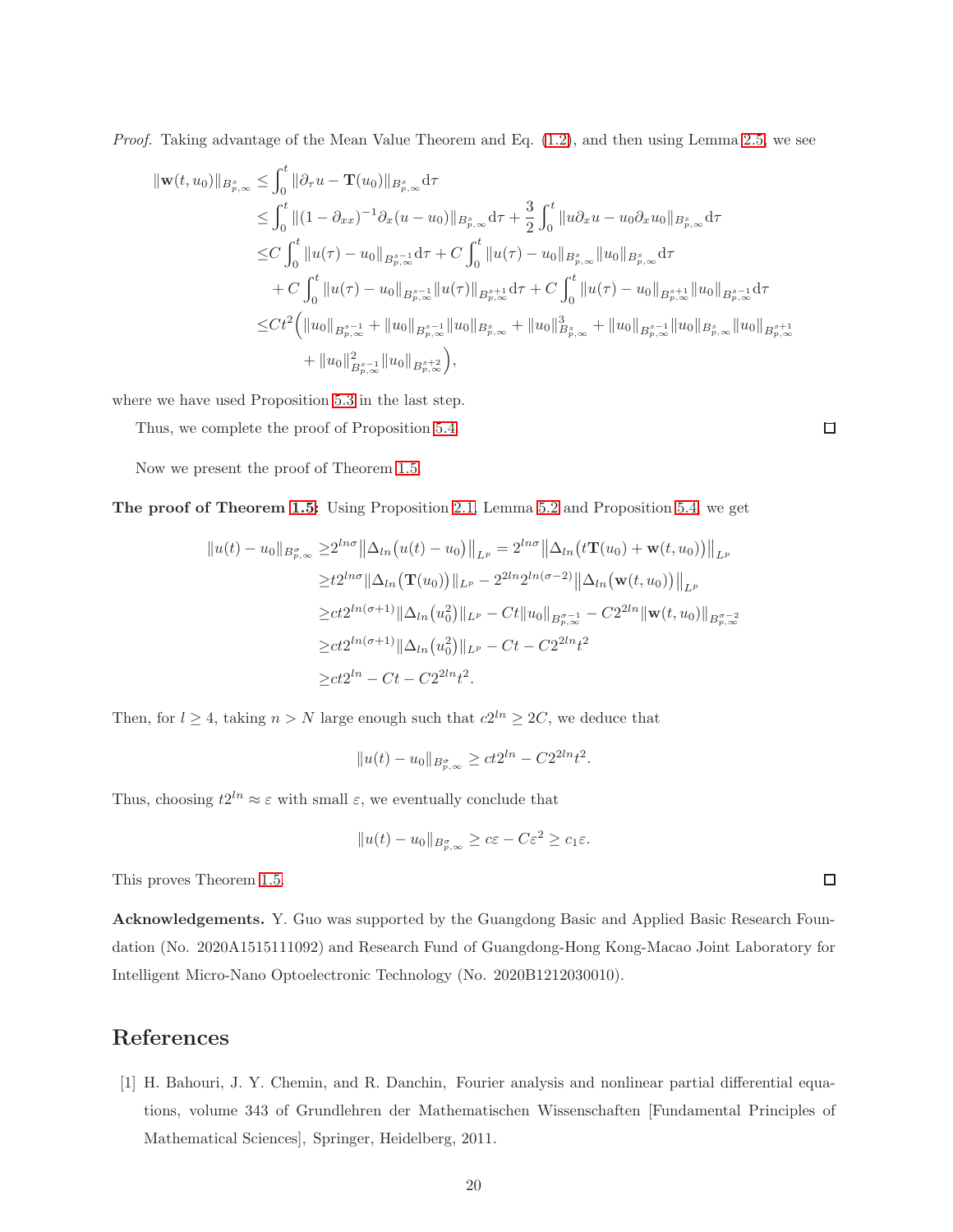- <span id="page-20-7"></span>[2] A. Bressan and A. Constantin, Global conservative solutions of the Camassa-Holm equation, Arch. Ration. Mech. Anal. 183 (2) (2007) 215–239.
- <span id="page-20-8"></span>[3] A. Bressan and A. Constantin, Global dissipative solutions of the Camassa-Holm equation, Anal. Appl. (Singap.) 5 (1) (2007) 1–27.
- <span id="page-20-1"></span>[4] R. Camassa and D. D. Holm, An integrable shallow water equation with peaked solitons, Phys. Rev. Lett. 71 (11)(1993) 1661–1664.
- <span id="page-20-9"></span>[5] A. Constantin, Existence of permanent and breaking waves for a shallow water equation: a geometric approach, Ann. Inst. Fourier (Grenoble) 50 (2) (2000) 321–362.
- [6] A. Constantin and J. Escher, Global existence and blow-up for a shallow water equation, Ann. Scuola Norm. Sup. Pisa Cl. Sci. (4) 26 (2) (1998) 303–328.
- [7] A. Constantin and J. Escher, Wave breaking for nonlinear nonlocal shallow water equations, Acta Math. 181 (2) (1998) 229–243.
- <span id="page-20-3"></span>[8] A. Constantin and J. Escher, Well-posedness, global existence, and blowup phenomena for a periodic quasi-linear hyperbolic equation, Comm. Pure Appl. Math. 51 (5) (1998) 475–504.
- <span id="page-20-2"></span>[9] A. Constantin and D. Lannes, The hydrodynamical relevance of the Camassa-Holm and Degasperis-Procesi equations, Arch. Ration. Mech. Anal. 192 (1) (2009) 165–186.
- <span id="page-20-10"></span>[10] A. Constantin and L. Molinet, Global weak solutions for a shallow water equation, Comm. Math. Phys. 211 (1) (2000) 45–61.
- <span id="page-20-4"></span>[11] R. Danchin, A few remarks on the Camassa-Holm equation, Differential Integral Equations 14 (8) (2001) 953–988.
- <span id="page-20-5"></span>[12] R. Danchin, A note on well-posedness for Camassa-Holm equation, J. Differential Equations 192 (2) (2003) 429–444.
- <span id="page-20-0"></span>[13] B. Fornberg and G. B. Whitham, A numerical and theoretical study of certain nonlinear wave phenomena, Philos. Trans. Roy. Soc. London Ser. A 289 (1361) (1978) 373–404.
- <span id="page-20-6"></span>[14] Z. Guo, X. Liu, L. Molinet, and Z. Yin, Ill-posedness of the Camassa-Holm and related equations in the critical space, J. Differential Equations 266 (2-3) (2009) 1698–1707.
- <span id="page-20-12"></span>[15] S. V. Haziot, Wave breaking for the Fornberg-Whitham equation, J. Differential Equations 263 (12) (2017) 8178–8185.
- <span id="page-20-11"></span>[16] A. A. Himonas and C. Kenig, Non-uniform dependence on initial data for the CH equation on the line, Differential Integral Equations 22 (3-4) (2009) 201–224.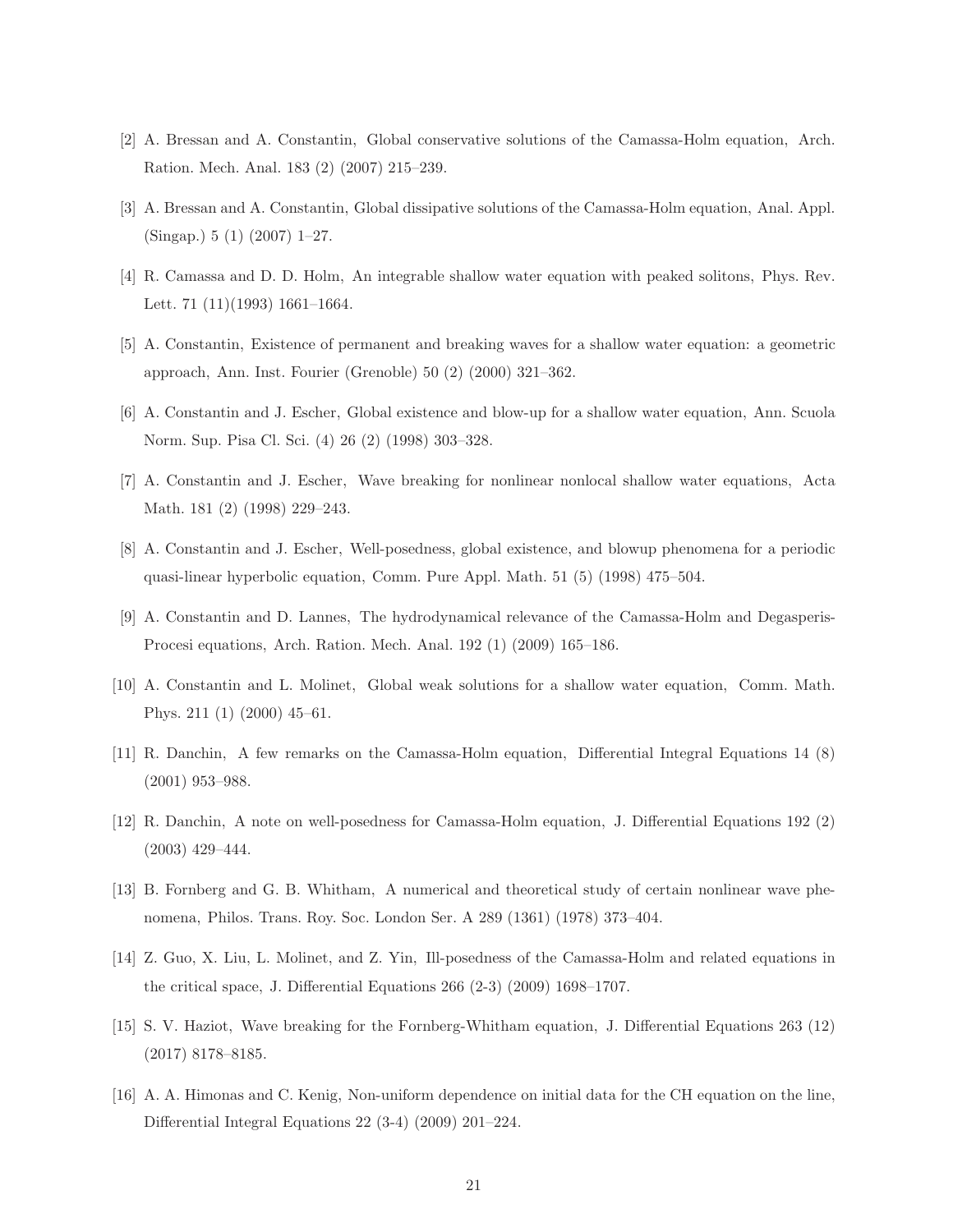- [17] A. A. Himonas, C. Kenig, and G. Misiol ek, Non-uniform dependence for the periodic CH equation, Comm. Partial Differential Equations 35 (6) (2010) 1145–1162.
- <span id="page-21-7"></span>[18] A. A. Himonas, G. Misiol ek, and G. Ponce, Non-uniform continuity in  $H<sup>1</sup>$  of the solution map of the CH equation, Asian J. Math., 11 (1) (2007) 141–150.
- <span id="page-21-6"></span>[19] H. Holden and X. Raynaud, Global conservative solutions of the Camassa-Holm equation—a Lagrangian point of view, Comm. Partial Differential Equations 32 (10-12) (2007) 1511–1549.
- <span id="page-21-0"></span>[20] J. Holmes and R. C. Thompson, Well-posedness and continuity properties of the Fornberg-Whitham equation in Besov spaces, J. Differential Equations 263 (7) (2017) 4355–4381.
- <span id="page-21-1"></span>[21] J. M. Holmes, Well-posedness of the Fornberg-Whitham equation on the circle, J. Differential Equations 260 (12) (2016) 8530–8549.
- <span id="page-21-10"></span>[22] G. Hörmann, Wave breaking of periodic solutions to the Fornberg-Whitham equation, Discrete Contin. Dyn. Syst. 38 (3) (2018) 1605–1613.
- <span id="page-21-2"></span>[23] D. J. Korteweg and G. de Vries, On the change of form of long waves advancing in a rectangular canal, and on a new type of long stationary waves, Philos. Mag. (5) 39 (240) (1895) 422–443.
- <span id="page-21-8"></span>[24] J. Li, X. Wu, Y. Yu, and W. Zhu, Non-uniform dependence on initial data for the Camassa–Holm equation in the critical Besov space, J. Math. Fluid Mech. 23 (2) (2021) Paper No. 36.
- <span id="page-21-3"></span>[25] J. Li and Z. Yin, Remarks on the well-posedness of Camassa-Holm type equations in Besov spaces, J. Differential Equations 261 (11) (2016) 6125–6143.
- <span id="page-21-9"></span>[26] J. Li, Y. Yu, and W. Zhu, Non-uniform dependence on initial data for the Camassa-Holm equation in Besov spaces, J. Differential Equations 269 (10) (2020) 8686–8700.
- <span id="page-21-13"></span>[27] J. Li, Y. Yu, and W. Zhu, Ill-posedness for the Camassa-Holm and related equations in Besov spaces, arXiv preprint arXiv: 2104.05973, 2021.
- <span id="page-21-4"></span>[28] Y. A. Li and P. J. Olver, Well-posedness and blow-up solutions for an integrable nonlinearly dispersive model wave equation, J. Differential Equations 162 (1) (2000) 27–63.
- <span id="page-21-5"></span>[29] G. Rodríguez-Blanco, On the Cauchy problem for the Camassa-Holm equation, Nonlinear Anal. 46 (3) (2001) 309–327.
- <span id="page-21-11"></span>[30] L. Wei, Wave breaking analysis for the Fornberg-Whitham equation, J. Differential Equations 265 (7) (2018) 2886–2896.
- <span id="page-21-12"></span>[31] L. Wei, New wave-breaking criteria for the Fornberg-Whitham equation, J. Differential Equations 280 (2021) 571–589.